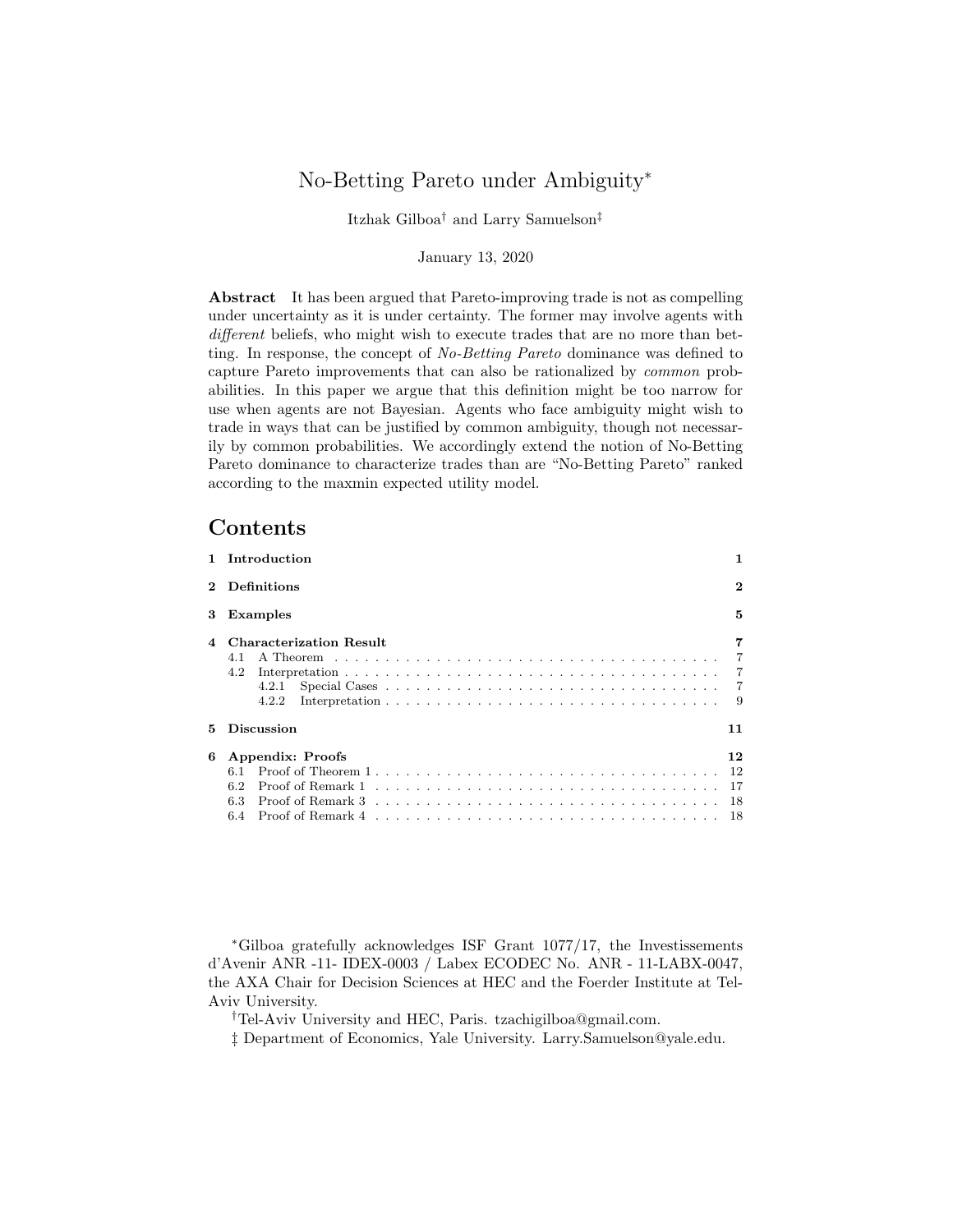# No-Betting Pareto with Ambiguity

January 13, 2020

## 1 Introduction

Voluntary trade is normally considered to be normatively appealing, reflecting reasons that range from ideological commitment to liberalism to the First Welfare Theorem. There are clearly exceptions having to do with the object traded, the circumstances of trade, or the agents involved—organ trading is generally considered "repugnant", insider trading is deceitful, and trade involving children may be unfair. Yet, when mentally healthy adults with symmetric information choose to trade monetary assets, many believe that they should be allowed to do so.

By contrast, betting is often frowned upon. Gambling can be addictive and become a psychological disorder. The gambling industry is often linked to criminal activities. Indeed, in most countries gambling is regulated, including those that boast freedom and liberalism. Betting is often viewed as a way of exploiting other people's mistaken views without creating value for society as a whole.

Where do we draw the line between trade and betting? There are many cases in which the distinction is simple. When an agent buys insurance for her car from an insurance company, we have voluntary trade that can easily be justified as Pareto improving among agents with common and relatively objective beliefs. One party starts off with considerable uncertainty and manages to reduce it by trading with another party who is either less risk averse or better able to diversify. On the other hand, when two people bet on the outcome of a sports match, they start out with no uncertainty in consumption, and both agree to introduce uncertainty to their bundle without any net production. These trades can typically be justified only if the agents entertain different beliefs.<sup>1</sup>

In between, there are cases that are harder to classify. Gilboa, Samuelson, and Schmeidler (2014) suggest the example of an entrepreneur who seeks the investment of a venture capitalist. This case is similar to the insurance example, as there are initially different levels of uncertainty, and the entrepreneur can be viewed as buying insurance against commercial failure. However, it is also similar to the betting example in that one of the parties involved might well be more optimistic than the other. Also unlike the car insurance problem, there are no probabilities that may be deemed reasonably objective.

Gilboa, Samuelson, and Schmeidler (2014) propose to refine Pareto domination in a way that rules out pure betting: beyond the agents' preference for trade, the definition requires that there be at least one probability according to which all agents concerned are better off with trade than without. In the simple case of objectively given probabilities, as in the car insurance problem, the shared probability can obviously serve as the probability according to which

 ${}^{1}$ By "typically" we refer mostly to the common assumption of (weak) risk aversion.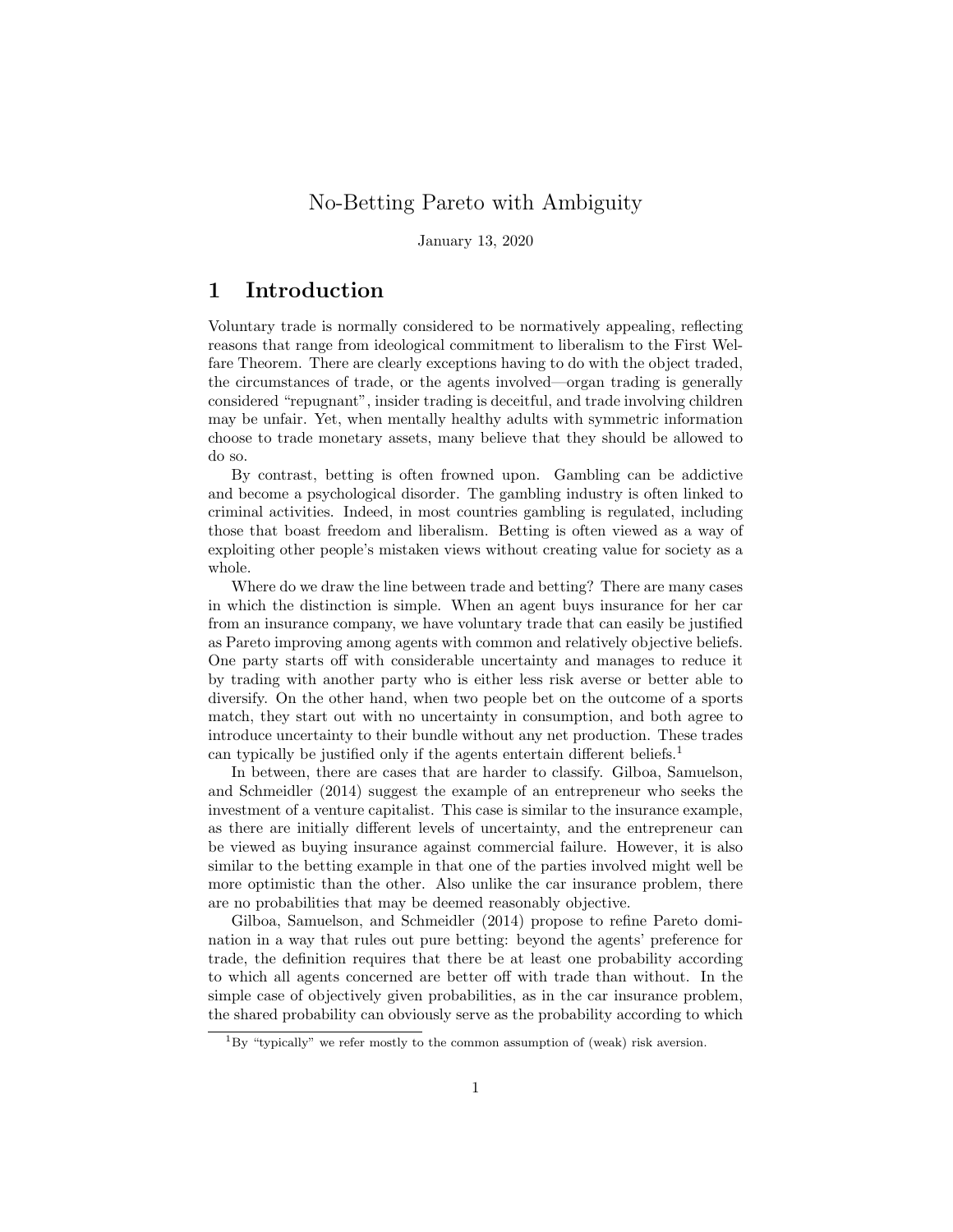all agents are better off with trade. In the equally simple case of pure betting, no such probability exists. Finally, in mixed cases the definition arguably captures the intuitive idea of ruling out bets, but only bets (Gilboa, Samuelson, and Schmeidler (2014, Theorem 2)). For example, in the entrepreneur-venture capitalist example, even if one is more optimistic than the other, one can typically point to a shared probability (in this case, the optimist's), according to which both parties will benefit from trade.

One may, however, take issue with the requirement that trade can be justifiable by a "shared belief" that is necessarily probabilistic. Suppose two agents own different properties whose values depend on the oceans' level in the future. Both agents are concerned about the value of their future holdings, but they do not exactly know the probability distribution of the oceans' level. They read studies, consult experts, and form estimates, but obtain answers that vary, concluding that they are in a state of ambiguity (aka Knightian uncertainty).<sup>2</sup> Let us also assume that this ambiguity matters, and that the need to split uncertainty goes beyond risk sharing that can be explained by a concave utility function.<sup>3</sup> A third agent, say an insurance company, offers an ambiguity-sharing market and suggests the two agents insure their properties for a fee.

It appears that a three-way trade, by which the insurance company allows each of the agents to hold a proportion of both assets, where these proportions add up to less than unity, is not a bet. The agents have precisely the same beliefs and agree on all predictions, but do not have enough hard data to calculate a single, additive probability measure that would describe the effects of global warming. No single shared probability would make both of them better off (by the expected utility criterion under Bayesian beliefs), but there are shared ambiguity-averse models of beliefs that can simultaneously justify trade for all agents. The proposed trade is then well within the realm of "shared risks." Thus, we may find that the no-betting criterion proposed by Gilboa, Samuelson, and Schmeidler (2014) is too strict for some purposes.

This paper accordingly offers a generalization of the no-betting Pareto dominance relation of Gilboa, Samuelson, and Schmeidler (2014). We weaken the shared-justification requirement to allow for justifications that are based on ambiguity. After a formal definition of the concept for maxmin expected utility, we present some examples that illustrate the new concept. We then move on to our main result, which is a characterization of No-Betting Pareto improvements for the maxmin expected utility model, and conclude with a discussion.

## 2 Definitions

Let there be a set of agents  $A = \{1, ..., m\}$  and a set of states of the world,  $S = \{1, ..., n\}$ . Let k index agents and i index states. An allocation  $x =$  $(x_i^k)_{i \leq n, k \leq m} \in \mathbb{R}^{m \times n}$  is a utility profile in which agent k receives  $x_i^k$  in state

 $2$ See Millner, Dietz, and Heal (2013).

<sup>&</sup>lt;sup>3</sup>That is, assume that the payoff in this example are already given in expected utility terms, as measured by equivalent lotteries with known distributions.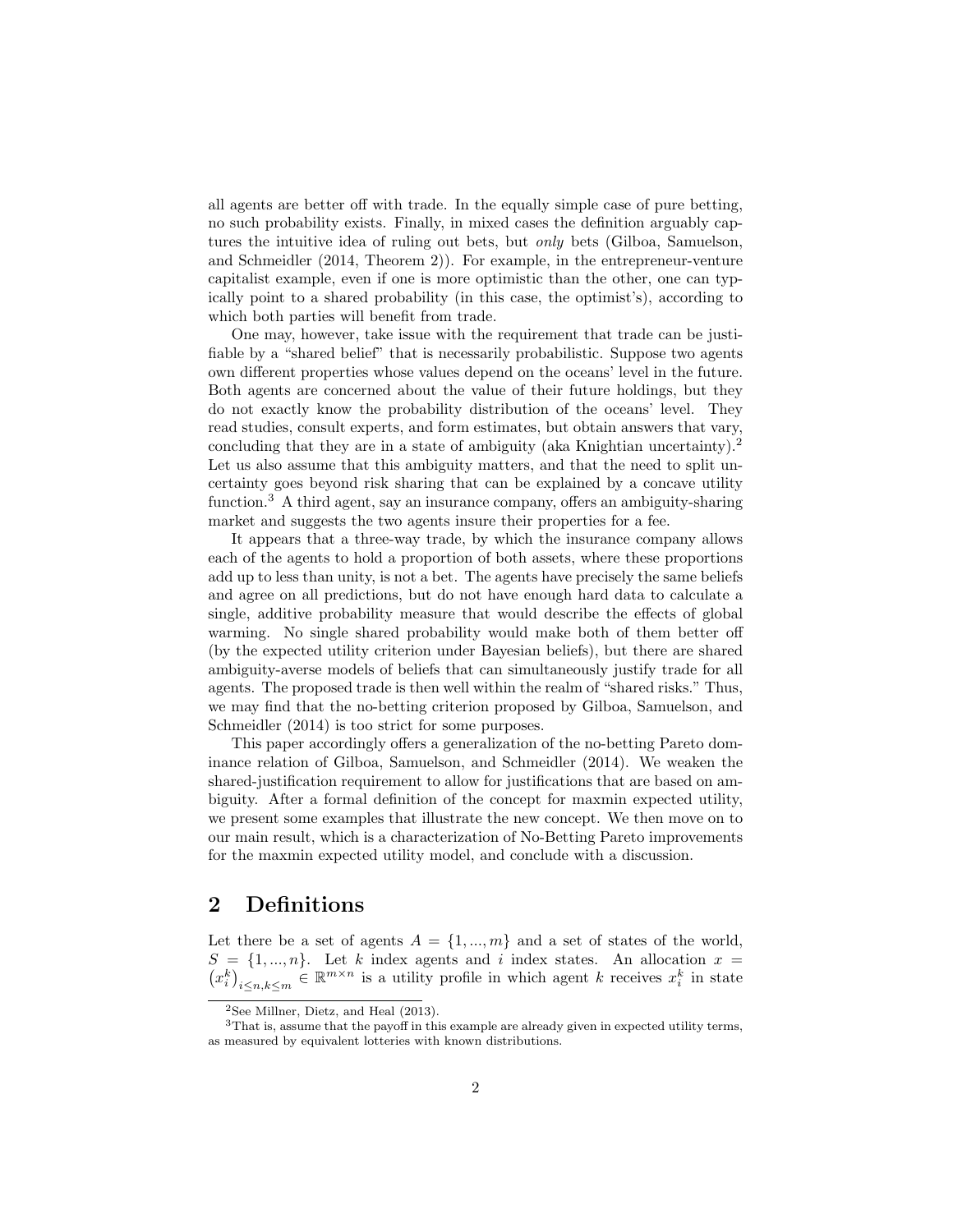*i*. For  $k \leq m$ ,  $x^k$  denotes the vector  $(x_i^k)_{i \leq n} \in \mathbb{R}^n$  that is agent k's bundle in the allocation x. Agent k is characterized by a preference relation  $\sum_k$  over her payoff vectors.

For a probability vector  $p \in \Delta(S) \simeq \Delta^{n-1}$  and a bundle  $x^k$  the inner product  $p \cdot x^k = \sum_{i \leq n} p_i x_i^k$  will be agent k's expected payoff under x, according to p. The  $x$  values are considered to be observable. The two leading interpretations are that (i)  $x_i^k$  is monetary, and the agents are risk neutral; and (ii)  $x_i^k$  is given in utility terms (which would be vNM utilities under risk), and are observable.

We assume that each  $\sum_k$  is a maxmin expected utility (MEU) relation. Specifically, for  $k \in A$  there exists a closed (nonempty) and convex set of probabilities  $C_k \subseteq \Delta(S)$  such that, for all  $x^k, y^k \in \mathbb{R}^n$ ,

$$
y^k \succsim_k x^k \qquad \textit{iff} \qquad \min_{p \in C_k} p \cdot y^k \geq \min_{p \in C_k} p \cdot x^k.
$$

Clearly, if a set  $C_k$  is a singleton, agent k is Bayesian.

We say that y improves upon x if for all  $k \in A$ , we have  $y^k \succsim_k x^k$ . Note that this allows for the possibility that all agents are indifferent between  $y$  and  $x$ , and it is indeed a reflexive relation. There are two reasons for using weak preferences in the definition of "improvement". First, this simplifies the discussion, obviating the need to distinguish between agents who are indifferent and others who are strictly better off. Second, from a conceptual viewpoint, we prefer to be cautious in excluding trades on the grounds that they are bets. Thus, if all agents are indifferent between  $y$  and  $x$ , it can still be an "improvement" in our sense. It stands to reason that, due to transaction costs, such a trade would anyway not take place, but we have no particular reason to object to it on the grounds of absence of strict preferences.

Next, we adapt the definition of no-betting Pareto dominance proposed by Gilboa, Samuelson, and Schmeidler (2014). For this purpose it is convenient (though not necessary) to first assume that all agents are Bayesian.

**Definition 1** For two allocations  $y, x$ , we say that y Probability No-Betting improves upon  $x$  if:

 $(i)$  y improves upon x;

(ii) There exists a probability  $p_0 \in \Delta(S)$  such that, for all  $k \in A$ ,

$$
p_0 \cdot y^k \ge p_0 \cdot x^k.
$$

The main point of the present paper is to allow for more freedom in (ii), thus proposing the following:

**Definition 2** For two allocations  $y, x$ , we say that y Ambiguity No-Betting Improves (ANBIs) upon x if:

 $(i)$  y improves upon x;

(ii) There exists a closed and convex set of probabilities  $C \subseteq \Delta(S)$  such that, for all  $k \in A$ ,

$$
\min_{p \in C} p \cdot y^k \ge \min_{p \in C} p \cdot x^k.
$$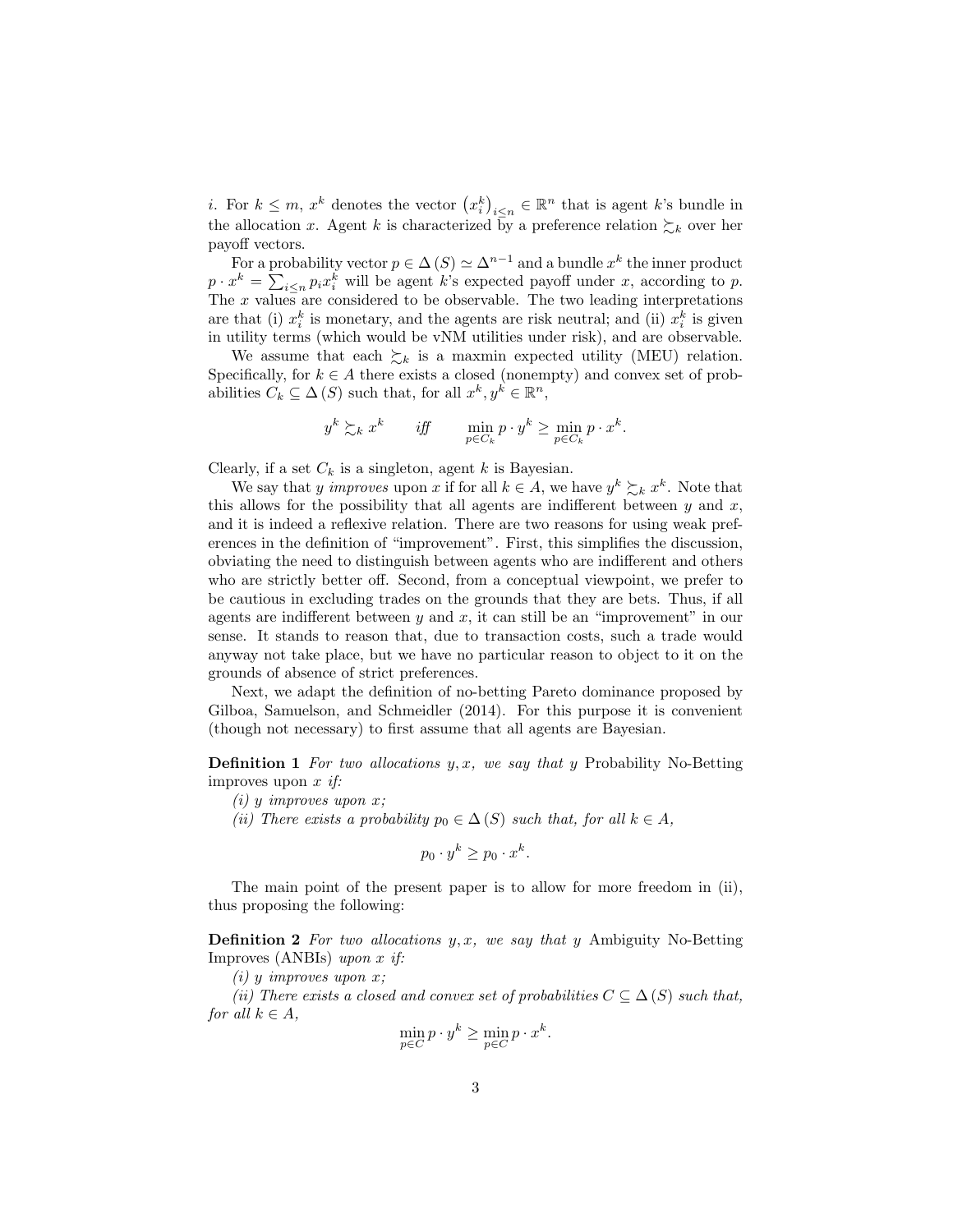In each case, part (i) of the definition is the requirement that  $y$  improves upon x, where each agent's bundles (under  $y$  and under  $x$ ) are evaluated based on that agent's beliefs. Part (ii) in each definition imposes an additional constraint, namely, that the proposed trade can be justified also using "common beliefs". These beliefs are Bayesian in Definition 1 and ambiguity-averse in Definition 2. In both, the intuition behind the additional condition (ii) is the same: it asks the agents to prove that the trade involved is not a bet. Thus, it is perfectly legitimate for the agents to differ in their beliefs; but they are asked to prove that these differences are not the driving force behind their eagerness to trade. As long as there exist some beliefs (Bayesian in Definition 1 and non-Bayesian in Definition 2) that can explain, simultaneously, why no one is hurt by the proposed trade, the latter passes the test.

Both definitions could be used for agents that are Bayesian or ambiguity averse. For example, even if all the agents are ambiguity averse and follow the MEU model, an outside observer asked to judge whether a trade constitutes a bet might still insist on a Bayesian justification in order to rule that it does not. By contrast, the agents might all be Bayesian, but, especially if they differ in their Bayesian beliefs, the observer might wonder whether a set of probabilities say, the (convex hull of the) union of the agents' subjective probabilities—can be used to simultaneously justify trade for all agents.<sup>4</sup>

Our main result is a characterization of condition (ii) in Definition 2 (as are the results of Gilboa, Samuelson, and Schmeidler (2014) for Definition 1). The agents' preferences will not play any role in this result, and it can thus apply to agents who make decisions according to the Bayesian model, to MEU, or to any other model. However, it appears more natural to pose the question where the external observer uses a model that is similar to the agents'. If the agents are all Bayesian, so that each seems to think that she knows what the "true" probability is, the inability to find a single probability according to which they all (weakly) benefit from trade is troublesome. The observer may be able to justify trade via ambiguous beliefs, but she would still have to admit that in the agents' own eyes the other agents are fundamentally wrong. By contrast, if each of the agents is ambiguity averse—say, along the lines of the MEU model—then the absence of a single probability that can simultaneously justify trade for all is less problematic. In this case the observer might reason along the lines of, "Well, I am dealing here with people who aren't sure that they know what the probability really is; they allow for sets of probabilities. Even a single such agent might make a collection of binary decisions that can't be justified by a single probability. Hence, the absence of such a probability is no indication of betting." As a result, we find it most intuitive to think of the results of Gilboa, Samuelson, and Schmeidler (2014) as applying to Bayesian agents, and the current analysis as applying to MEU agents.

<sup>4</sup>Alon and Gayer (2016) propose a related idea, according to which society is ambiguity averse while the agents are Bayesian. They show that Pareto-type conditions imply that society's set of probabilities is the convex hull of the agents' probabilities. Alon and Gayer assume that society has a complete ordering over alternatives, whereas in the current paper we only characterize a relation that need not be complete.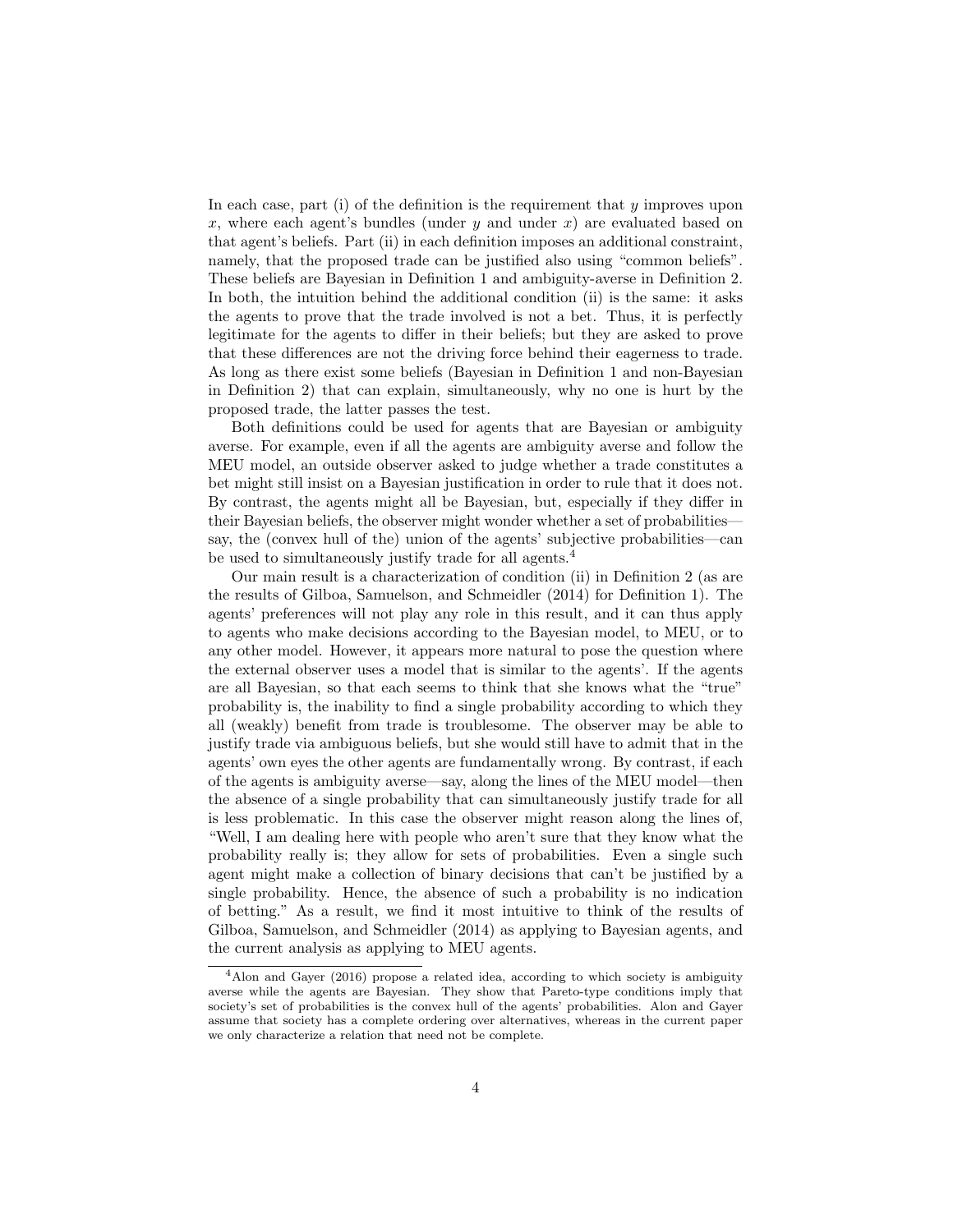## 3 Examples

We present examples designed to explore our intuition concerning ambiguity aversion. The idea is that we conventionally accept risk aversion at face value, and allow agents to secure Pareto gains by insuring this risk aversion. Do we have the same attitude toward ambiguity aversion?

In the examples, we improve readability by using letters to denote agents and numbers to denote states. Thus, we think of a set of two agents as  $A = \{a, b\}$ in the examples and  $A = \{1, 2\}$  in the general analysis.<sup>5</sup>

**Example 1 (Ambiguity Insurance)** Let there be two agents,  $A = \{a, b\}$  and two states,  $S = \{1, 2\}$ . Each gent  $k = a, b$  believes that the probability of state 1 lies in the interval [0, 1]. The two agents have identical intervals of beliefs, and so condition (ii) of Definition 2 adds nothing to condition (i). That is, if each agent already finds an allocation  $y$  (weakly) better for her than  $x$ , then the shared set of beliefs can also be used to show that condition (ii) holds. We are thus examining only the implications of extending our notion of improvement from risk to ambiguity.

Let the allocation x provide utility  $(0,1)$  to agent a and  $(1,0)$  to agent b. The contract curve of efficient allocations is the diagonal. Moreover, every point on the diagonal except the two endpoints ANBIs upon  $x$ . These agents are extremely ambiguity averse, and so are willing to purchase insurance at extraordinarily unfavorable rates.

We might think it unusual that the agents should be so ambiguity averse. Further, some of the trades they might wish to engage in can seem rather unfair. For example, an allocation y that guarantees  $a(1 - \varepsilon, 1 - \varepsilon)$  and leaves b with  $(\varepsilon, \varepsilon)$  (for a small  $\varepsilon > 0$ ) would improve, and therefore also ANBI, upon x. However, the type of moral objection one might have to such a trade is unrelated to betting: this can be a standard case in which Pareto improvement divides the surplus of trade rather unevenly, as can happen under certainty and with no role to be played by betting.

Example 2 (Ambiguity Insurance vs. Risk Insurance) Consider the utility profiles (with 1, 2 being states and  $a, b, c$  denoting the agents):

$$
x = \left(\begin{array}{rrr} 1 & 2 \\ a & 10 & 0 \\ b & 0 & 10 \\ c & 0 & 0 \end{array}\right) \quad \text{and} \quad y = \left(\begin{array}{rrr} 1 & 2 \\ a & 4 & 4 \\ b & 4 & 4 \\ c & 2 & 2 \end{array}\right) .
$$

We can think of agent c as an insurance company and  $y$  as an allocation in which  $c$  insures agents  $a$  and  $b$ .

If these were material payoffs, then this would look like a standard insurance contract. If agents  $a$  and  $b$  are risk averse, then agent  $c$  can extract a risk premium while offering insurance. Given a shared probability distribution over

<sup>&</sup>lt;sup>5</sup>Switching to an abstract set of agents A throughout complicates notation throughout the proofs without adding any insight.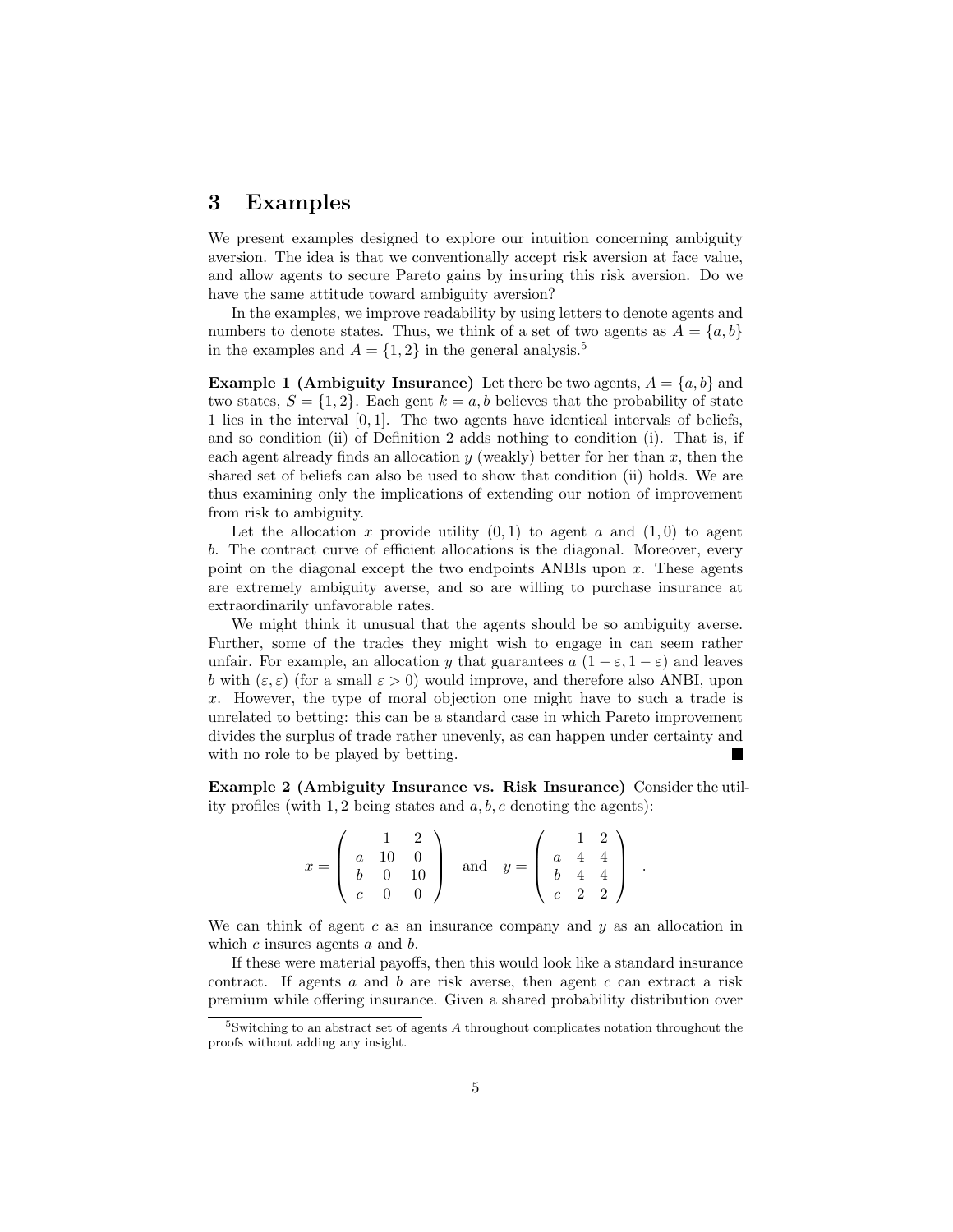states, agents a and b both prefer to purchase insurance from agent c. Allocation  $y$  probability no-betting improves  $x$ .

Now suppose we remove risk aversion from consideration either by assuming the agents are risk neutral or more generally by assuming that these are utility payoffs. Then y does not probability no-betting Pareto improve upon x, as there is no single probability under which agents a and b both receive higher payoffs under y than under x. However, we can specify a set of beliefs  $C$  for which y ANBIs upon x.

One might argue that this example raises no difficulty, and that we should allow the agents to insure ambiguity just as we allow them to insure risk. On the other hand, the maxmin expected utility calculation calls for agent a to evaluate the insurance contract according to a different probability distribution (selected from the common set  $C$ ) than does agent b. Is "fair" for the insurance company to justify its trade with  $a$  and with  $b$  based on different probability distributions?

In the physical payoff interpretation, we are typically comfortable with the idea that the insurance company can extract a risk premium from the agents (which it can do with a single probability for all agents, exploiting the fact that different agents incur losses in different states). We might similarly allow the company to extract an ambiguity premium (with agents now holding intervals of probabilities, and the company exploiting the fact that different agents apply different probabilities in different states).

Example 3 (Reducing Ambiguity to Risk) This example shows that one could extract an ambiguity premium by converting a situation with ambiguity to a situation with risk, without eliminating the risk. The two agents start with an allocation that (because of their ambiguity aversion) is worth zero, while there is an alternative allocation exhibiting risk but no ambiguity that ANBIs upon the initial allocation.

Suppose that there are two individuals,  $a, b$ , and four states. We can think of the states as those in the two-urn Ellsberg example: there is a "known" urn, with 50 black and 50 red balls, and an "unknown" urn, with 100 balls that are each black or red; a state specifies the color of the ball drawn from each urn, should that urn be chosen. States  $(1, 2, 3, 4)$  can be thought of as  $(BB, BR, RB, RR)$ , that is, state 1 corresponds to a black ball being drawn from either urn, state 2 corresponds to a black ball drawn from the known urn (should it be chosen) and a red ball being drawn from the unknown urn (should it be chosen), and so on. Let the allocations be given by

$$
\begin{array}{cccccc}\n & 1 & 2 & 3 & 4 \\
x & (2,0) & (0,2) & (2,0) & (0,2) \\
y & (1,0) & (1,0) & (0,1) & (0,1)\n\end{array}
$$

,

where the first coordinate is the (utility) payoff to agent  $a$  and the second is the payoff to agent b. Thus, at allocation x the two agents have 2 units between them, but the allocation of these units depends on the outcome of a draw from the unknown urn. At  $y$ , by contrast, the total quantity they have is reduced to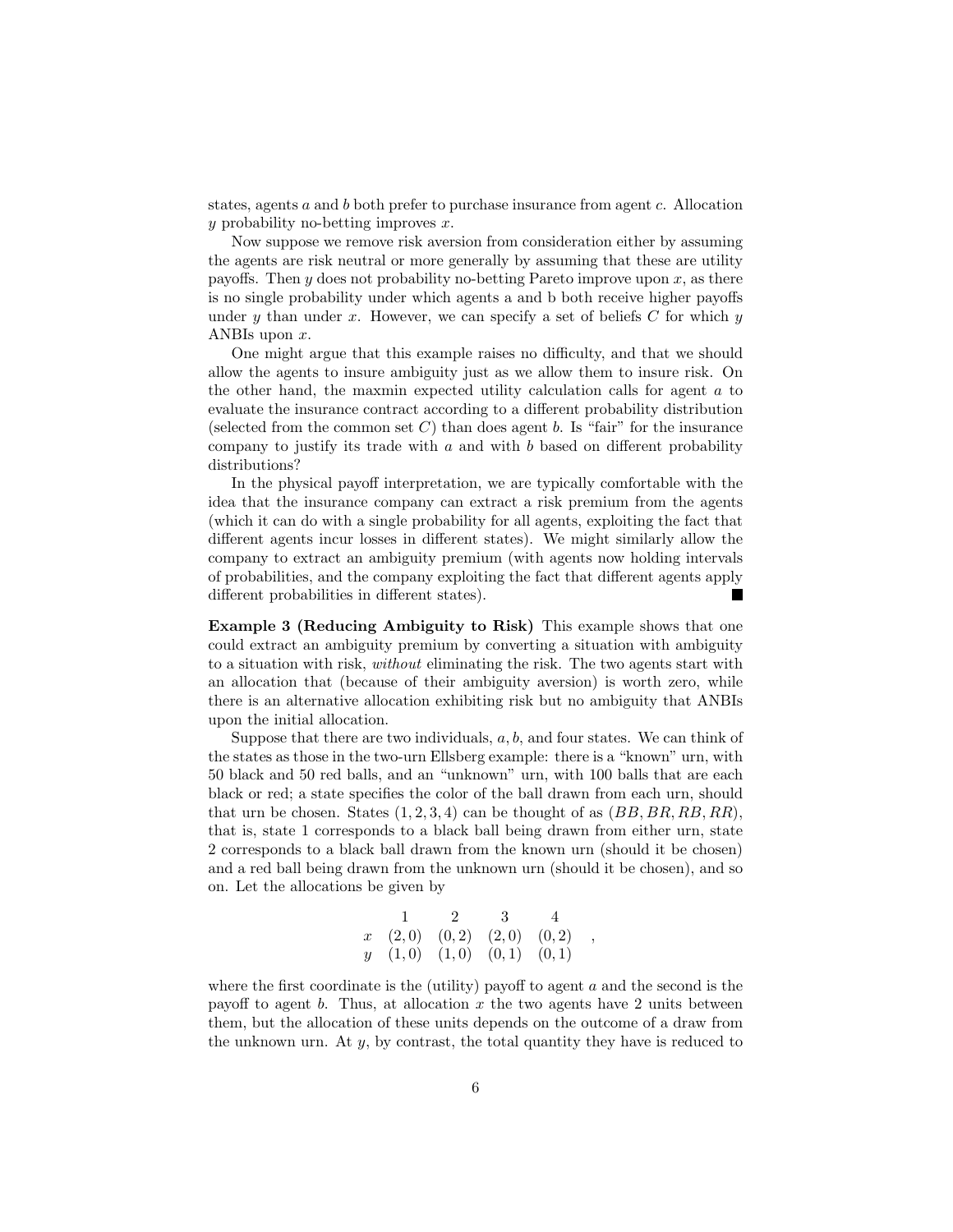1, but that unit is allocated to one of them in a way that involves no ambiguity: it depends only on the outcome of a draw from the known urn.

The trade of x for y can be justified by the set of probabilities given by

 $\{p \in \Delta^3 \, | \, p_1 + p_2 = .5, p_3 + p_4 = .5 \}.$ 

This is the set of all probabilities consistent with the description of the problem: they only reflect the knowledge of the distribution of balls in the known urn, leaving all possible distributions for the unknown urn. Both agents prefer y to x. In trading from x to y, they pay a unit for sure (between them), in order to switch the payoff between state 2 and 3. This switch eliminates the ambiguity for both agents, giving rise to their willingness to pay, but leaves them subject to risk.

## 4 Characterization Result

Suppose we are given a pair of allocations  $y$  and  $x$ , specified in terms of utilities, with  $\gamma$  improving on x. When does there exist a set of probabilities such that  $\gamma$ ANBIs upon  $x$ ?

### 4.1 A Theorem

**Theorem 1** Given two allocations,  $x = (x_i^k)_{i \leq n, k \leq m}$  and  $y = (y_i^k)_{i \leq n, k \leq m}$ , the following are equivalent:

• Condition  $(A)$ : There exists a convex, closed set of probabilities on  $S$ ,  $C \subseteq \Delta^{n-1}$  such that, for each  $k \leq m$ ,

$$
\min_{p \in C} p \cdot x^k \le \min_{p \in C} p \cdot y^k.
$$

• Condition (B): For every  $(\lambda^k)_{k \leq m}$ ,  $(\alpha^{kl})_{k,l \leq m}$ ,  $(\beta^{kl})_{k,l \leq m}$ ,  $(\gamma^{kl})_{k,l \leq m}$ ,  $(\delta^{kl})_{k,l \leq m} \geq$ 0, for every  $k \leq m$  there exist  $\overline{i_k}, j_k \leq n$ , such that

$$
\sum_{k=1}^{m} \lambda^{k} \left( y_{j_{k}}^{k} - x_{i_{k}}^{k} \right) \geq \sum_{k=1}^{m} \begin{bmatrix} \sum_{l=1}^{m} \alpha^{kl} \left( x_{i_{k}}^{k} - x_{i_{l}}^{k} \right) \\ + \sum_{l=1}^{m} \beta^{kl} \left( x_{i_{k}}^{k} - x_{j_{l}}^{k} \right) \\ + \sum_{l=1}^{m} \gamma^{kl} \left( y_{j_{k}}^{k} - y_{i_{l}}^{k} \right) \\ + \sum_{l=1}^{m} \delta^{kl} \left( y_{j_{k}}^{k} - y_{j_{l}}^{k} \right) \end{bmatrix} . \tag{1}
$$

### 4.2 Interpretation

### 4.2.1 Special Cases

To understand Condition (B), we first consider three simplified scenarios:

- (i) There is but one agent  $(m = 1);$
- (ii) A single probability can justify trade;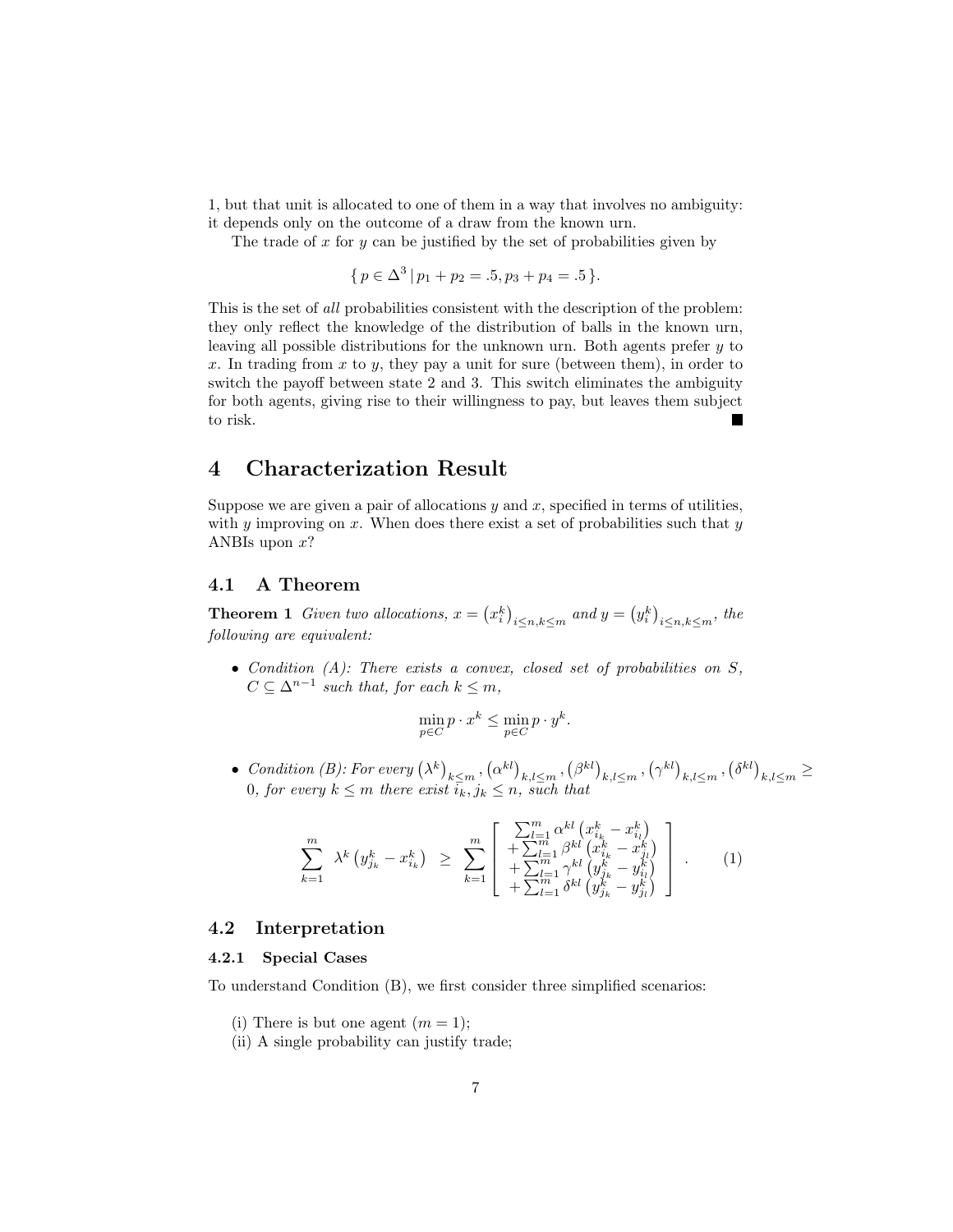(iii) The initial allocation  $x$  is a full-insurance allocation.

Scenario (i) is a rather trivial case of the model. In this set-up there are no agents who can disagree, and the question of justifying "trade" boils down to the question, are there any beliefs according to which  $y$  is at least as good as x. The natural answer we would expect to get is that this is the case if and only if x does not strictly dominate y (state-by-state). That is, if at one state  $\ell$ we have  $y_{\ell} \geq x_{\ell}$ , this should suffice. It is reassuring to know that this is indeed the case:<sup>6</sup>

**Remark 1** If  $m = 1$ , then Condition B holds iff there exists a state  $\ell$  with  $y_{\ell} \geq x_{\ell}$ .

Scenario (ii) directs attention to trades that can be justified by a single probability. This is the focus of Gilboa, Samuelson, and Schmeidler (2014), but that paper uses strict inequalities (for the subsets of agents that are involved in trade). To facilitate the comparison we first present the (weak inequality) analogue of Gilboa, Samuelson, and Schmeidler's (2014) characterization:

**Remark 2** There exists a probability  $p_0 \in \Delta^{n-1}$  such that, for each  $k \leq m$ ,

 $p_0 \cdot x^k \leq p_0 \cdot y^k$ 

iff, for every nonnegative  $(\lambda^k)_{k \leq m}$  there exists a state l such that

$$
\sum_{k=1}^{m} \lambda^k (y_{\ell}^k - x_{\ell}^k) \ge 0.
$$

We omit the proof which mimics that of Theorem 1 in Gilboa, Samuelson, and Schmeidler (2014) (the latter being stated with strict inequalities throughout).

We will therefore define

• Condition (GSS'): For every  $(\lambda^k)_{k \leq m} \geq 0$  there exists a state  $\ell$  such that

$$
\sum_{k=1}^{m} \lambda^k (y_{\ell}^k - x_{\ell}^k) \ge 0.
$$

Because the justification of trade by maxmin expected utility can also be, as a special case, justification by a single probability, it should better be the case that Condition (GSS') implies Condition (B).<sup>7</sup> Indeed,

Remark 3 Condition B is implied by Condition (GSS').

<sup>&</sup>lt;sup>6</sup>The proofs of all Remarks in this subsection, provided in \*\*Section 6, are direct\*\* and do not rely on Theorem 1.

<sup>&</sup>lt;sup>7</sup>Observe that here we do not provide a special case of the model, where an equivalence result should still hold as equivalence, but rather deal with a special case in which Condition (A) can be satisified, and wish to see that it indeed implies Condition (B).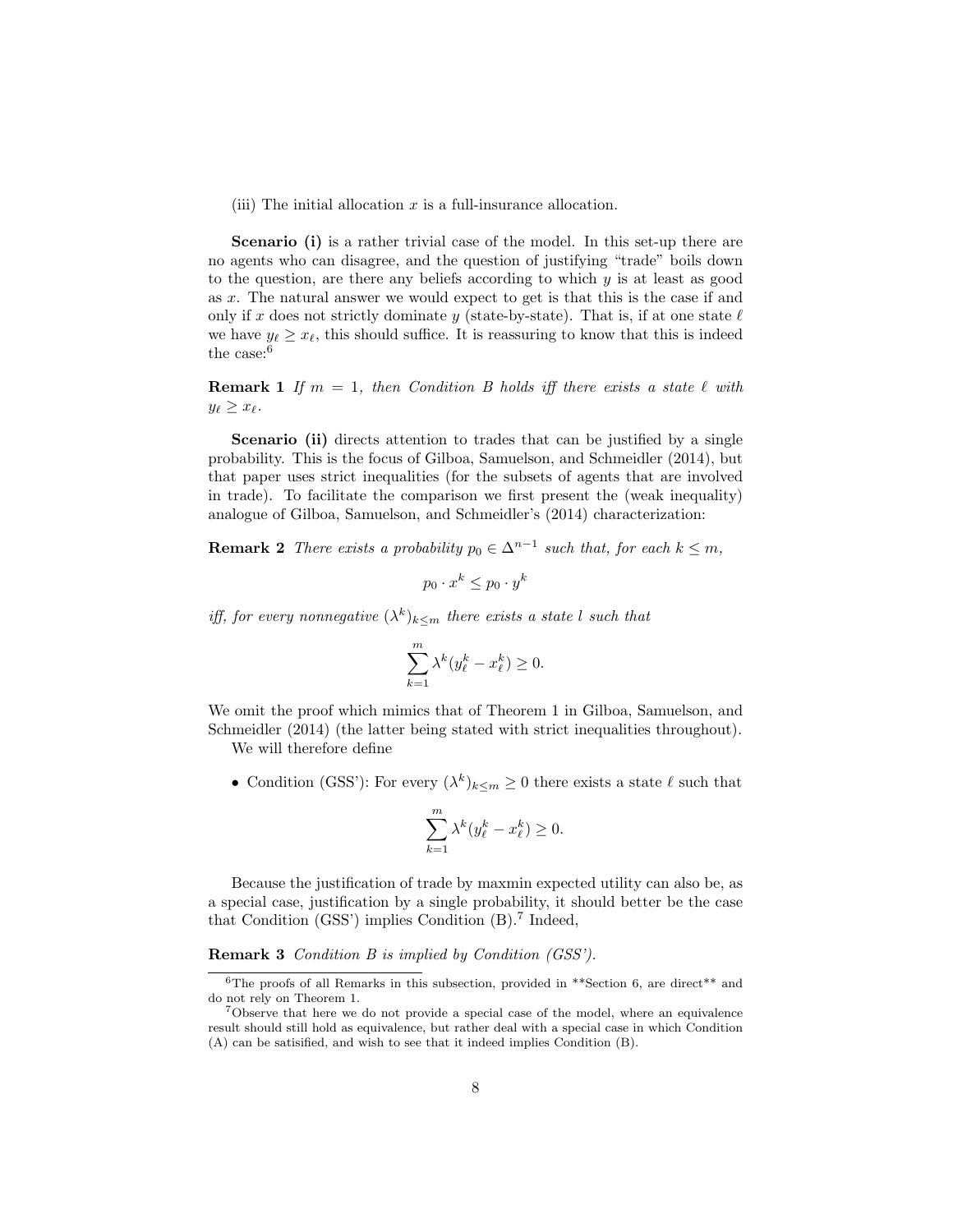Finally, in **Scenario (iii)**, we focus on the special case in which  $x$  is a fullinsurance allocation, i.e., each agent k is guaranteed a vector  $x^k$  that is constant across states of nature. If for all k there exists  $\xi^k \in \mathbb{R}$  such that  $x_i^k = \xi^k$  for all *i*, then, for any probability p,  $px^k = \xi^k$ . Hence, for any set of probabilities C we also have  $\min_{p \in C} px^k = \xi^k$ .

Assume that another allocation,  $y$ , ANBIs upon  $x$ . That is, there is a set of probabilities  $C$  such that, for every agent  $k$ ,

$$
\min_{p \in C} py^k \ge \min_{p \in C} px^k = \xi^k
$$

then for each p in C we have  $py^k \geq \xi^k = px^k$ . In other words, when x is a full insurance allocation, such a set  $C$  exists if and only if each element thereof is also such a set when considered as a singleton. Intuitively, for all agents to agree to switch from a full-insurance allocation x to another allocation y that is not fully insured, there has to be at least one probability  $p$  that makes them at least as well off under  $y$  than under  $x$ . The addition of probabilities to the set  $C = \{p\}$  cannot make ambiguity-averse agents prefer y to x if they do not already prefer it for any single probability. (Note that this argument fails if the agents face uncertainty also under  $x$ .) This line of reasoning suggests that, in case x is a full insurance allocation, the converse of Remark 3 should also hold. Indeed,

**Remark 4** If  $x_i^k = x_j^k$  for every pair of states i, j and every agent k, then Condition B is equivalent to the Condition (GSS').

#### 4.2.2 Interpretation

Beyond these special cases, Condition (B) is evidently more complicated. Let us start with the characterization of Bayesian justifications of trade in Gilboa, Samuelson, and Schmeidler (2014) or (essentially equivalently) with Condition (GSS'). This condition says that for every weighted average of the agents' utilities, there should be a state at which the new allocation is at least as good as the old one. That is, if we think of an "average agent", or some weightedutilitarian aggregation of the agents, they should be able to point to a state in which trade does not make them worse off. The fact that the average agent can point to a single state at which trade makes her (weakly) better off has to do with the agents' agreement on beliefs: as they are supposed to share the same probability, they can find (at least) one state in which the trade makes their average better off.

When ambiguity is concerned, things are more involved. There is a set of probabilities that are considered possible, and different acts will be evaluated by different probabilities. This has two ramifications: the probabilities that different agents use to evaluate a given allocation vary, and the probabilities that the same agent uses to evaluate different allocations also vary. Thus, instead of a single state that is used in Condition (GSS') for a given weight vector, here we have  $2m$  states: for each of the m agents, and for each of the two allocations under consideration there, might be a different state that explains trade.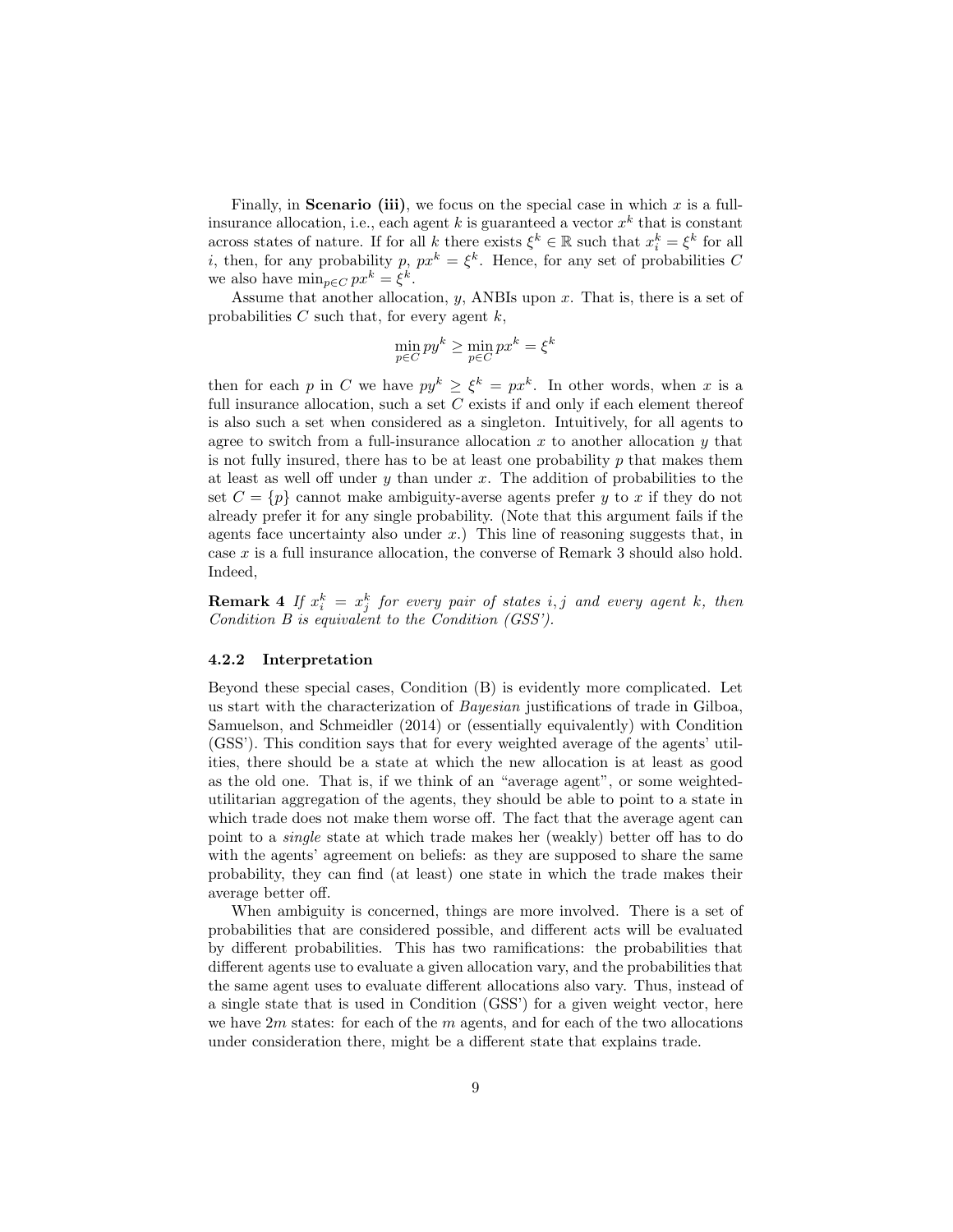More specifically, imagine that we ask each agent  $k$  why she prefers allocation y over x. She should be able to point to a state  $j_k$  at which y is very promising (for her), that is, with a high  $y_{j_k}^k$ , and to a state  $i_k$  at which x is threatening low, that is, with a low  $x_{i_k}^k$ . These forces are captured in the left side of (1). However, it is not enough to have one state at which  $y$  is attractive to a given agent and another at which  $x$  is worrisome to her. The agents might be wrong, and the expressions on the right side of (1) can be viewed as taking into account the various "mistakes" that may result from one agent failing to identify the good or the bad state.

To see this we can examine the implications of Condition B when  $x$  is not constant. In this case, there may exist convex combinations of agents with the property that there is no single state at which that combination prefers  $y$  to  $x$ , even though there may exist a set of beliefs under which all convex combinations of agents find  $y$  better than  $x$ . For an example, let there be two agents and two states, let y give both agents 0 in both states, and let  $x^1 = (-1, 2)$  and  $x^2 = (2, -1)$ . Let  $\lambda^1 = \lambda^2 = 1/2$ . Then there is no choice of state j for which

$$
\frac{1}{2}(y_j^1 - x_j^1) + \frac{1}{2}(y_j^2 - x_j^2) \ge 0,
$$

but  $y$  is better for both agents when the set C contains a prior that puts probability 1 on state 1 and another prior that puts probability 1 on state 2.

Perhaps the difficulty in the preceding paragraph is that we forced ourselves to choose the same state for agents 1 and 2. Since our criterion for comparing  $y$ and  $x$  involves a minimization over a set of probability measures  $C$ , it may well be that different states are the crucial states for different agents. This leads to the hypothesis that the appropriate generalization of Condition (GSS') is that every set of weights  $(\lambda^k)_k$ , there exists a state  $j_k$  for every agent k such that

$$
\sum_{k=1}^m \lambda^k (y_{j_k}^k - x_{j_k}^k) \ge 0.
$$

Notice that this is just the condition that for every agent, there exist a state at which  $y$  is better than  $x$ . This is too weak to be sufficient. To see this, let there be two agents and two states, and let

$$
x1 = (4,2) \t x2 = (2,4) \n y1 = (5,0) \t y2 = (0,5).
$$

Each agent has a state at which  $y$  is better than x, and hence we can satisfy the candidate condition, but there is no set of probability measures that will make both agents prefer  $y$  to x. In order for agent 1 to prefer  $y$  to x, the set  $C$  must contain a prior putting probability at least  $2/3$  on state 1, but that ensures agent 2 will not prefer  $y$  to  $x$ .

We must then look for some strengthening. Before doing so, however, we note that our motivation for allowing different agents to appeal to different states in explaining why they like  $y$  better than  $x$ , namely that different elements of the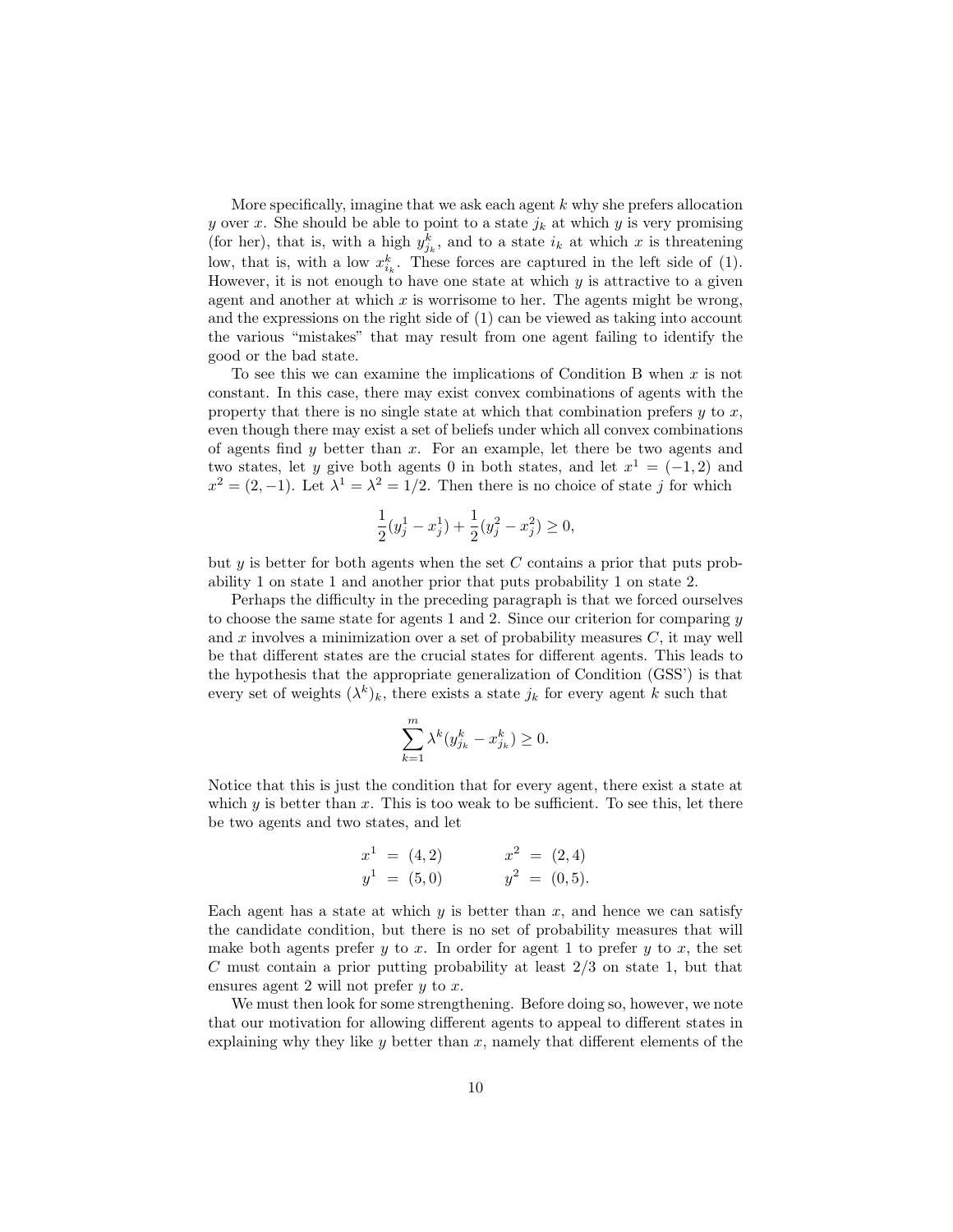set C are likely to be relevant for different agents, should be carried further. An individual agent is likely to appeal to a different element of  $C$  when examining y than when examining x. This suggests the requirement that for every  $(\lambda_k)_k$ , there is a state  $j_k$  and a state  $i_k$  for every k with the property that

$$
\sum_{k=1}^m \lambda^k \left( y_{j_k}^k - x_{i_k}^k \right) \geq 0.
$$

This gives us the left side of (1). But this condition is even more dramatically too weak to be sufficient. To see this, let there be two agents and two states, and let

$$
x1 = (1,3) \t x2 = (3,1) \n y1 = (0,2) \t y2 = (2,0).
$$

Then by choosing  $i_1 = i_2 = 1$  and  $j_1 = j_2 = 2$ ,

$$
x_{i_1}^1 = x_1^1 = 1
$$
  
\n
$$
y_{j_1}^1 = y_2^1 = 2
$$
  
\n
$$
x_{i_2}^2 = x_2^2 = 1
$$
  
\n
$$
y_{j_2}^2 = y_1^1 = 2,
$$

we can ensure that the left side of (1) holds, for any choice of weights, but for each agent x strictly dominates y, and no set of probability measures can make either agent prefer  $y$ .

We thus need to couple the left side of (1) with the right side. The right side of (1) is more involved, and certainly more complicated than the corresponding right side in Condition (GSS), which would simply be 0. Here we have a weighted sum of all the payoffs that agent  $k$  might be giving up in the old allocation x, when looking at the state she considers dangerous  $(i_k)$  as compared to the states that others consider dangerous  $(i_l)$  or promising  $(j_l)$ , and the payoff she is gaining in the new allocation, when looking at the state she considers promising  $(j_k)$  as compared to those the others consider dangerous  $(i_l)$  or promising  $(j_l)$ .

## 5 Discussion

GSS (2014) is not the only paper that suggested a reconsideration of the concept of Pareto optimality in the presence of varying beliefs. Brunnermeier, Simsek, and Xiong (2014) suggested an alternative approach, according to which Pareto domination would hold only when it can be justified by any belief that is in the convex hull of the agents' beliefs. One may ask a similar question about their concept, namely, how does it generalize to non-Bayesian beliefs. Indeed, Danan, Gajdos, Hill and Tallon (2016) allow for non-Bayesian beliefs that vary across agents in the related context of preference aggregation.

The present paper is related to Gilboa and Samuelson (2020), which characterizes collections of evaluations of uncertain acts that can be simultaneously justified by a single belief—both in the Bayesian case, in which the belief is a probability, and in a non-Bayesian case where "belief" is modeled as a set of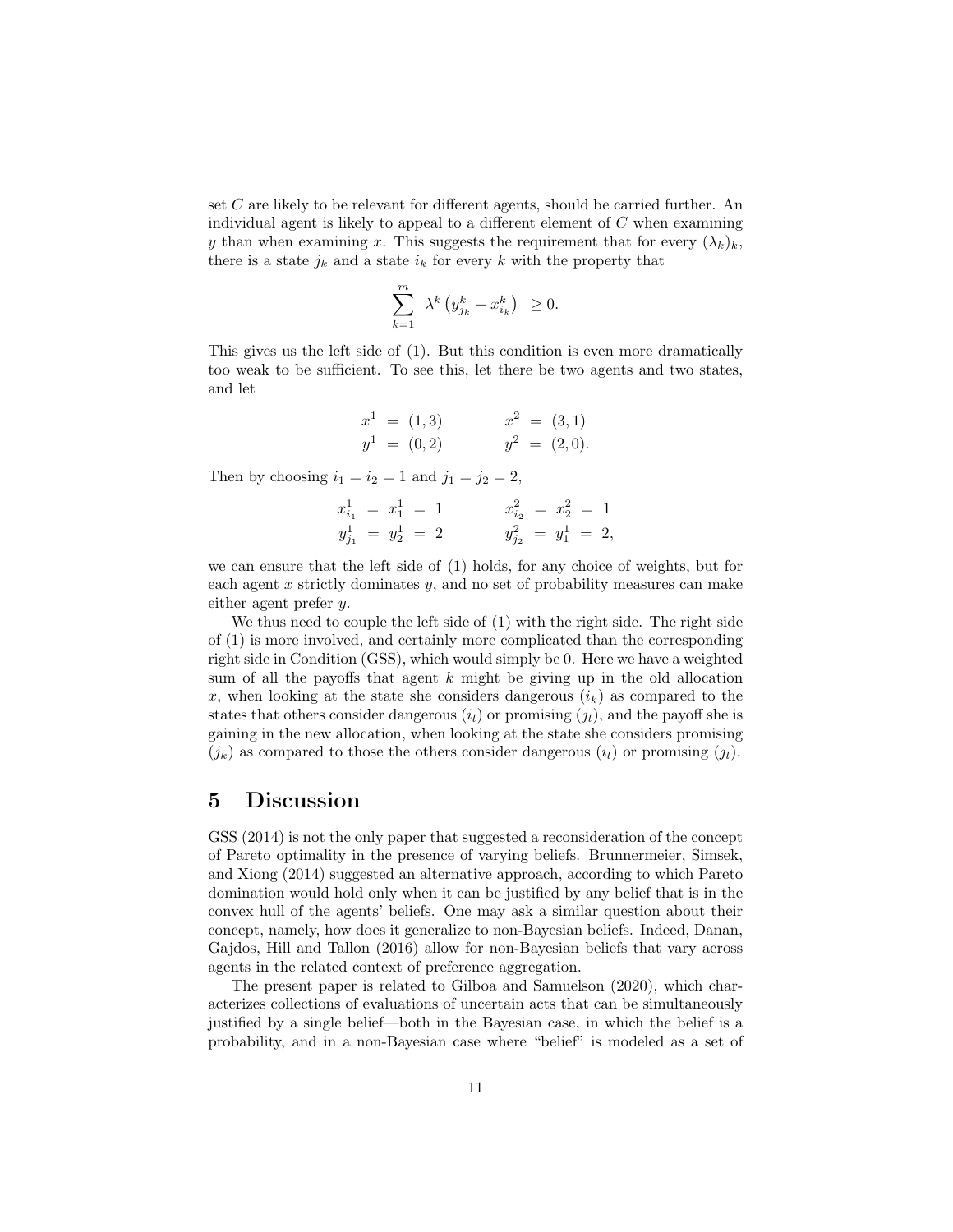priors with respect to which minimal expected utility is computed. The two papers share a normative approach, dealing with collections of decisions that can or cannot be justified. However, they have rather different motivations, which lead to important differences in the models. Gilboa and Samuelson's (2020) focus is a single decision maker who wishes (or is committed) to justify her decisions. An important class of cases includes public officers who make decisions on behalf of a constituency, and who need or wish to have a reasonable account of the way their decisions were taken. By contrast, in the present paper the focus is on different agents who wish to trade, and a market regulator who needs to be convinced that their transactions do not amount to betting. The different setups give rise to different models of observable data. When dealing with the records that public officers need to keep, we may demand that they evaluate each possible act and document its expected utility. When potential regulations on trade are concerned, we do not require here that pre- and posttrade bundles be declared equivalent to risk-free ones. This implies that the two papers have rather different assumptions regarding observable data, and this, in turn, renders their results independent.

## 6 Appendix: Proofs

### 6.1 Proof of Theorem 1

We will show that the following eight statements, about two allocations,  $x =$  $(x_i^k)_{i \leq n, k \leq m}$  and  $y = (y_i^k)_{i \leq n, k \leq m}$ , are equivalent:

**Statement 1:** There exists a convex, closed set of probabilities on  $S, C \subset \Delta^{n-1}$ such that, for each  $k \leq m$ ,

$$
\min_{p \in C} p \cdot x^k \le \min_{p \in C} p \cdot y^k.
$$

**Statement 2:** There are 2m probability vectors,  $(p^k)_{k \leq m}$ ,  $(q^k)_{k \leq m} \subset \Delta^{n-1}$ such that, for each  $k \leq m$ ,

$$
p^k \cdot x^k \le q^k \cdot y^k \tag{2}
$$

and, for all  $k, l \leq m$ 

$$
p^{k} \cdot x^{k} \leq p^{l} \cdot x^{k}, q^{l} \cdot x^{k}
$$
  
\n
$$
q^{k} \cdot y^{k} \leq p^{l} \cdot y^{k}, q^{l} \cdot y^{k}.
$$
\n(3)

Statement 3: The following linear programming problem is feasible:

$$
(P) \qquad Max_{\left(p_i^k\right)_{i \le n,k \le m}, \left(q_i^k\right)_{i \le n,k \le m}} \sum_{k=1}^m \sum_{i=1}^n 0 \cdot p_i^k + \sum_{k=1}^m \sum_{i=1}^n 0 \cdot q_i^k
$$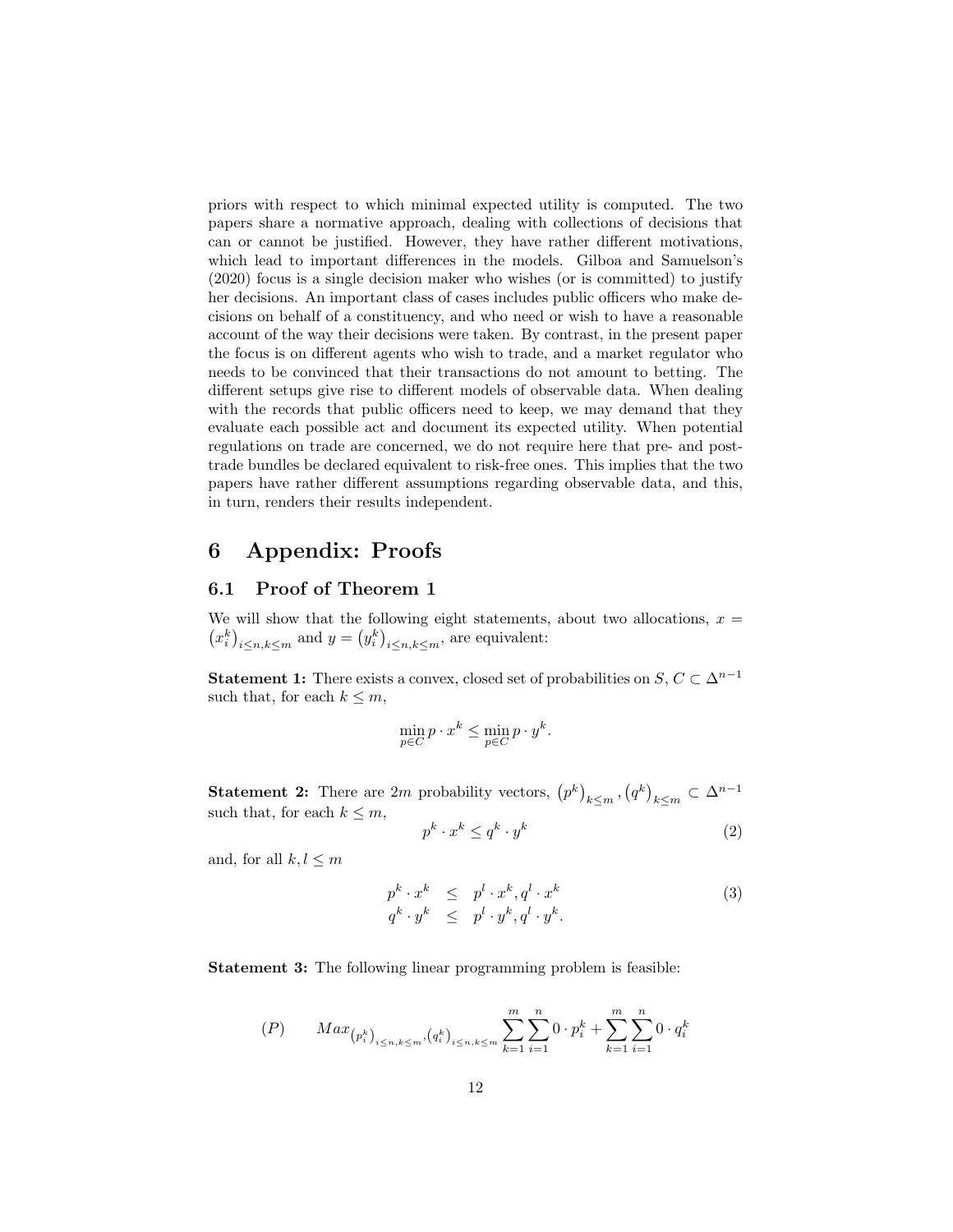subject to

$$
\sum_{i=1}^{n} x_i^k \cdot p_i^k - \sum_{i=1}^{n} y_i^k \cdot q_i^k \leq 0 \quad \forall k \leq m \quad (P1)
$$
  

$$
\sum_{i=1}^{n} x_i^k \cdot p_i^k - \sum_{i=1}^{n} x_i^k \cdot p_i^l \leq 0 \quad \forall k, l \leq m, \quad k \neq l \quad (P2)
$$
  

$$
\sum_{i=1}^{n} x_i^k \cdot p_i^k - \sum_{i=1}^{n} x_i^k \cdot q_i^l \leq 0 \quad \forall k, l \leq m \quad (P3)
$$
  

$$
\sum_{i=1}^{n} y_i^k \cdot q_i^k - \sum_{i=1}^{n} y_i^k \cdot p_i^l \leq 0 \quad \forall k, l \leq m \quad (P4)
$$
  

$$
\sum_{i=1}^{n} y_i^k \cdot q_i^k - \sum_{i=1}^{n} y_i^k \cdot q_i^l \leq 0 \quad \forall k, l \leq m, \quad k \neq l \quad (P5)
$$
  

$$
\sum_{i=1}^{n} p_i^k = 1 \quad \forall k \leq m \quad (P6)
$$
  

$$
\sum_{i=1}^{n} q_i^k = 1 \quad \forall k \leq m \quad (P7)
$$
  

$$
p_i^k, q_i^k \geq 0 \quad \forall i \leq n, k \leq m.
$$

Statement 4: The following linear programming problem is bounded:

$$
(D) \qquad Min_{(\lambda^{k})_{k\leq m},(\alpha^{kl})_{k,l\leq m},(\beta^{kl})_{k,l\leq m},(\gamma^{kl})_{k,l\leq m},(\delta^{kl})_{k,l\leq m},(\mu^{k})_{k\leq m},(\nu^{k})_{k\leq m}} \atop \sum_{k=1}^{m} 0 \cdot \lambda^{k} + \sum_{k=1}^{m} \sum_{\substack{l=1 \ l \neq k}}^{m} 0 \cdot \alpha^{kl} + \sum_{k=1}^{m} \sum_{l=1}^{m} 0 \cdot \beta^{kl} + \sum_{k=1}^{m} \sum_{l=1}^{m} 0 \cdot \beta^{kl} + \sum_{k=1}^{m} \sum_{\substack{l=1 \ l \neq k}}^{m} 0 \cdot \delta^{kl} + \sum_{k=1}^{m} \mu^{k} + \sum_{k=1}^{m} \nu^{k}
$$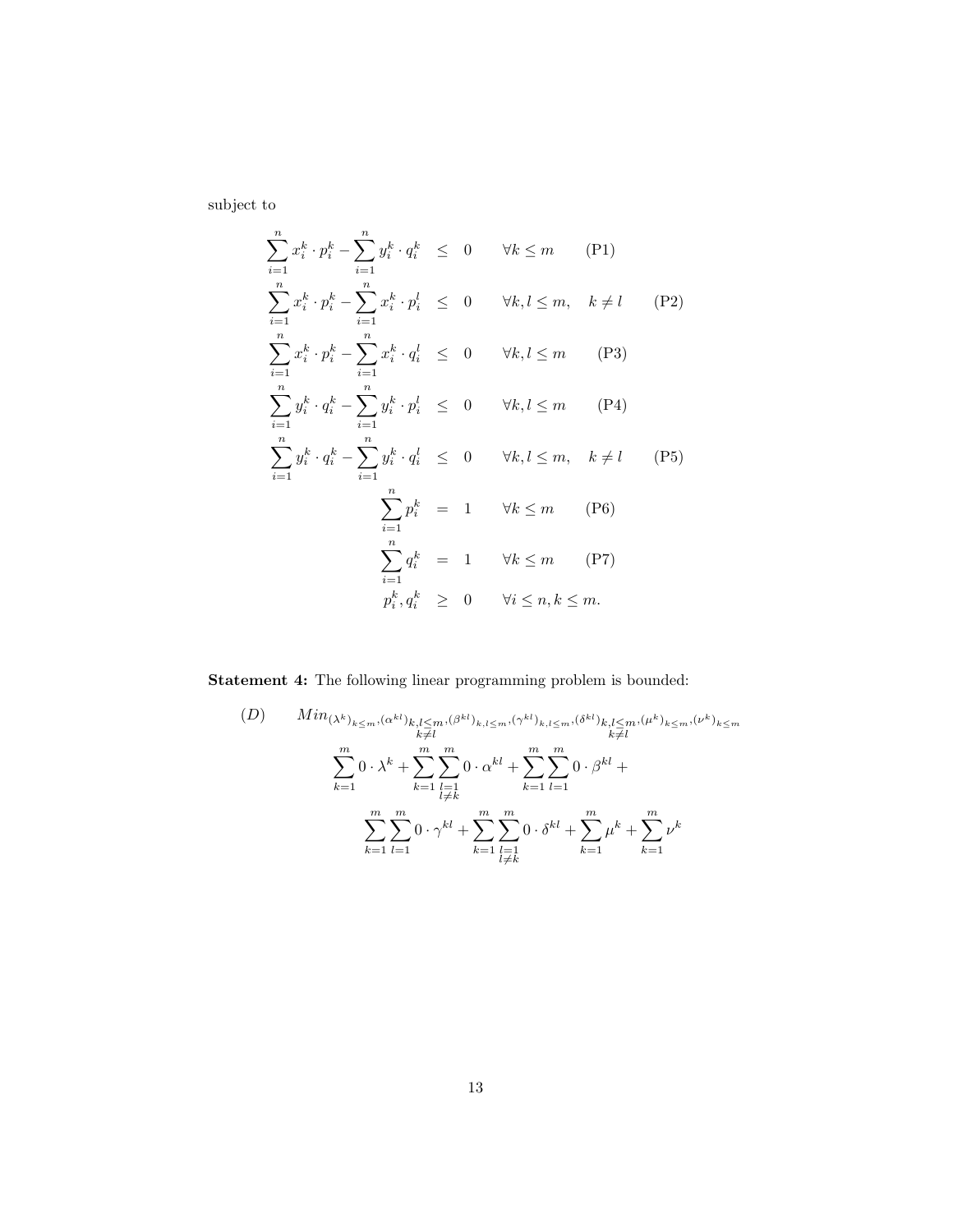subject to

$$
x_i^k \lambda^k + x_i^k \left[ \sum_{\substack{l=1 \ l \neq k}}^m \alpha^{kl} + \sum_{l=1}^m \beta^{kl} \right] - \sum_{\substack{l=1 \ l \neq k}}^m x_i^l \alpha^{lk} - \sum_{l=1}^m y_i^l \gamma^{lk} + \mu^k \ge 0 \qquad \forall i \le n, k \le m \tag{D1}
$$

$$
-y_i^k \lambda^k + y_i^k \left[ \sum_{l=1}^m \gamma^{kl} + \sum_{\substack{l=1 \ l \neq k}}^m \delta^{kl} \right] - \sum_{l=1}^m x_i^l \beta^{lk} - \sum_{\substack{l=1 \ l \neq k}}^m y_i^l \delta^{lk} + \nu^k \ge 0 \qquad \forall i \le n, k \le m \tag{D2}
$$
  

$$
(\lambda^k)_{k \le m}, (\alpha^{kl})_{k,l \le m}, (\beta^{kl})_{k,l \le m}, (\gamma^{kl})_{k,l \le m}, (\delta^{kl})_{k,l \le m} \ge 0.
$$

 ${\bf Statement \ 5:} \ \text{For every } \big( \lambda^k \big)_{\substack{k \leq m\pmod{k} \\ k \neq l}} , \big( \alpha^{kl} \big)_{\substack{k,l \leq m \\ k \neq l}} , \big( \beta^{kl} \big)_{\substack{k,l \leq m \\ k,l \leq m}} , \big( \gamma^{kl} \big)_{\substack{k,l \leq m \\ k \neq l}} , \big( \delta^{kl} \big)_{\substack{k,l \leq m \\ k \neq l}}$ ≥ 0 and every real numbers  $(\mu^k)_{k \leq m}, (\nu^k)_{k \leq m}$ , IF

$$
x_i^k \lambda^k + x_i^k \left[ \sum_{\substack{l=1 \ l \neq k}}^m \alpha^{kl} + \sum_{l=1}^m \beta^{kl} \right] - \sum_{\substack{l=1 \ l \neq k}}^m x_i^l \alpha^{lk} - \sum_{l=1}^m y_i^l \gamma^{lk} + \mu^k \ge 0 \qquad \forall i \le n, k \le m
$$
  

$$
-y_i^k \lambda^k + y_i^k \left[ \sum_{l=1}^m \gamma^{kl} + \sum_{\substack{l=1 \ l \neq k}}^m \delta^{kl} \right] - \sum_{l=1}^m x_i^l \beta^{lk} - \sum_{\substack{l=1 \ l \neq k}}^m y_i^l \delta^{lk} + \nu^k \ge 0 \qquad \forall i \le n, k \le m
$$

THEN

$$
\sum_{k=1}^{m} \mu^{k} + \sum_{k=1}^{m} \nu^{k} \ge 0.
$$

 ${\bf Statement~6:} \text{ For every } \big(\lambda^k\big)_{\substack{k \leq m\pmod{k} \\ k \neq l}} , \big(\beta^{kl}\big)_{\substack{k,l \leq m \\ k \neq l}} , \big(\beta^{kl}\big)_{\substack{k,l \leq m \\ k \neq l}} , \big(\gamma^{kl}\big)_{\substack{k,l \leq m \\ k \neq l}} , \big(\delta^{kl}\big)_{\substack{k,l \leq m}}$ ≥ 0, we have

$$
\sum_{k=1}^{m} \mu^{k} + \sum_{k=1}^{m} \nu^{k} \ge 0
$$

where

$$
\mu^{k} \equiv \max_{1 \leq i \leq n} \left[ -x_{i}^{k} \lambda^{k} - x_{i}^{k} \left( \sum_{\substack{l=1 \\ l \neq k}}^{m} \alpha^{kl} + \sum_{l=1}^{m} \beta^{kl} \right) + \sum_{\substack{l=1 \\ l \neq k}}^{m} x_{i}^{l} \alpha^{lk} + \sum_{l=1}^{m} y_{i}^{l} \gamma^{lk} \right] (4)
$$
  

$$
\nu^{k} \equiv \max_{1 \leq i \leq n} \left[ y_{i}^{k} \lambda^{k} - y_{i}^{k} \left( \sum_{l=1}^{m} \gamma^{kl} + \sum_{\substack{l=1 \\ l \neq k}}^{m} \delta^{kl} \right) + \sum_{l=1}^{m} x_{i}^{l} \beta^{lk} + \sum_{\substack{l=1 \\ l \neq k}}^{m} y_{i}^{l} \delta^{lk} \right]
$$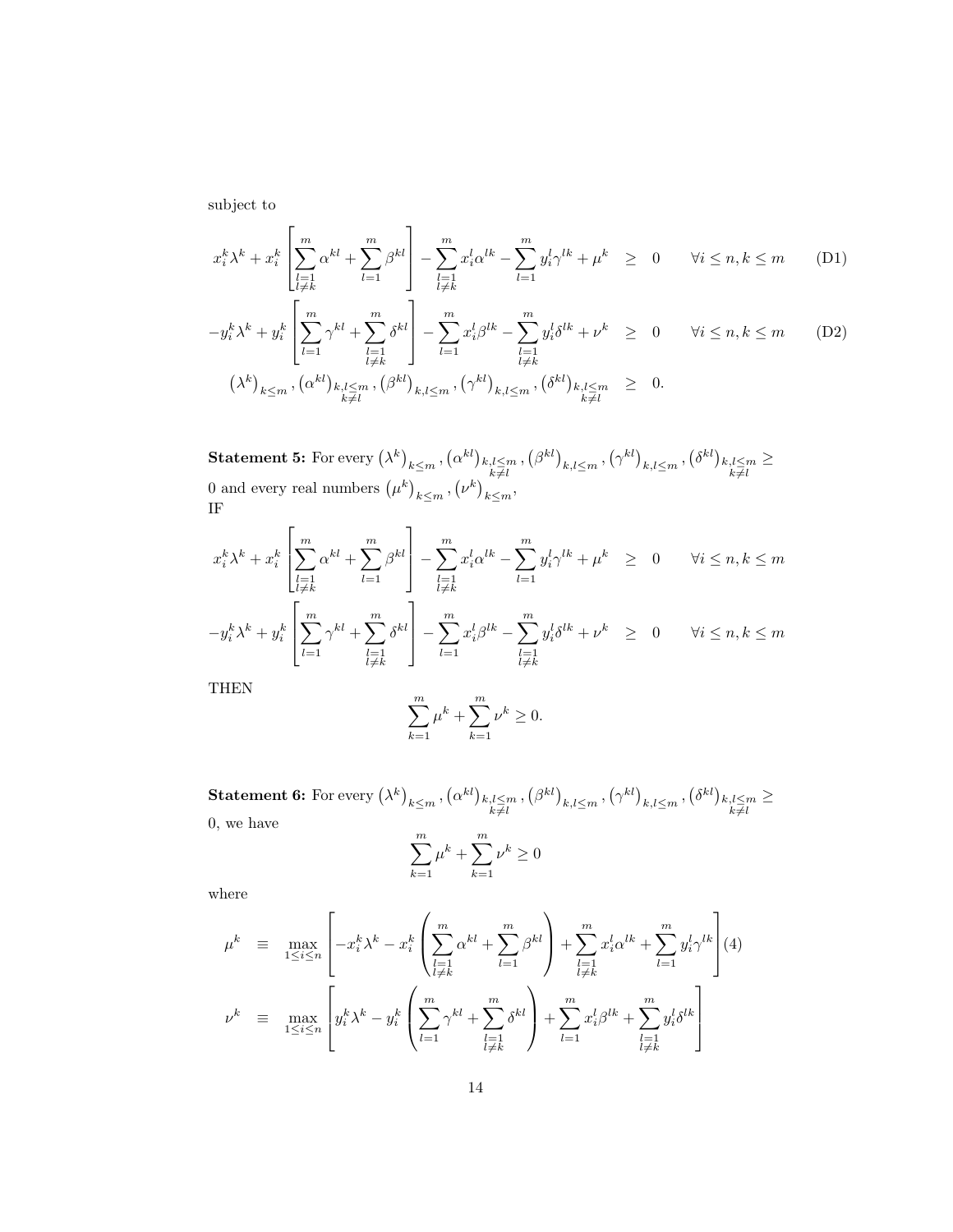for every  $i \leq n, k \leq m$ .

 $\textbf{Statement 7:} \text{ For every } \left(\lambda^k\right)_{\substack{k \leq m\k \neq l}} , \left(\alpha^{kl}\right)_{\substack{k,l \leq m\k \neq l}} , \left(\beta^{kl}\right)_{\substack{k,l \leq m\k \neq l}} , \left(\gamma^{kl}\right)_{\substack{k,l \leq m\k \neq l}} , \left(\delta^{kl}\right)_{\substack{k,l \leq m\k \neq l}}$ ≥ 0, for every  $k \leq m$  there exist  $i_k, j_k \leq n$  such that

$$
\sum_{k=1}^{m} \left[ \begin{array}{c} -x_{i_k}^k \lambda^k - x_{i_k}^k \left( \sum_{\substack{l=1 \\ l \neq k}}^m \alpha^{kl} + \sum_{l=1}^m \beta^{kl} \right) + \sum_{\substack{l=1 \\ l \neq k}}^m x_{i_k}^l \alpha^{lk} + \sum_{l=1}^m y_{i_k}^l \gamma^{lk} + \\ y_{j_k}^k \lambda^k - y_{j_k}^k \left( \sum_{l=1}^m \gamma^{kl} + \sum_{\substack{l=1 \\ l \neq k}}^m \delta^{kl} \right) + \sum_{l=1}^m x_{j_k}^l \beta^{lk} + \sum_{\substack{l=1 \\ l \neq k}}^m y_{j_k}^l \delta^{lk} \end{array} \right] \ge 0.
$$

 ${\bf Statement~8:} \text{ For every } \left(\lambda^k\right)_{k\leq m}, \left(\alpha^{kl}\right)_{k,l\leq m}, \left(\beta^{kl}\right)_{k,l\leq m}, \left(\gamma^{kl}\right)_{k,l\leq m}, \left(\delta^{kl}\right)_{k,l\leq m} \geq 0$ 0, for every  $k \leq m$  there exist  $\overline{i_k}, j_k \leq n$  such that

.

$$
\sum_{k=1}^{m}\;\; \lambda^{k}\left(y_{j_{k}}^{k}-x_{i_{k}}^{k}\right)\;\; \geq \sum_{k=1}^{m}\left[\begin{array}{c} \sum_{l=1}^{m}\alpha^{kl}\left(x_{i_{k}}^{k}-x_{i_{l}}^{k}\right) \\ +\sum_{l=1}^{m}\beta^{kl}\left(x_{i_{k}}^{k}-x_{j_{l}}^{k}\right) \\ +\sum_{l=1}^{m}\gamma^{kl}\left(y_{j_{k}}^{k}-y_{i_{l}}^{k}\right) \\ +\sum_{l=1}^{m}\delta^{kl}\left(y_{j_{k}}^{k}-y_{j_{l}}^{k}\right) \end{array}\right]
$$

### Proof that Statements (1) and (2) are equivalent:

Assume first that Statement  $(1)$  holds for some set C. For each k, choose  $p^k, q^k \in C$  such that

$$
\begin{array}{rcl}\n\min_{p \in C} p \cdot x^k & = & p^k \cdot x^k \\
\min_{p \in C} p \cdot y^k & = & q^k \cdot y^k.\n\end{array}
$$

Since  $p^k \in \arg \min_{p \in C} p \cdot x^k$ , and  $q^k \in \arg \min_{p \in C} p \cdot y^k$ , (3) follows. And Statement (1) guarantees that the minimal payoff for  $x$  is bounded above by the minimal payoff for  $y$ , that is, that  $(2)$  holds as well.

Conversely, assume that Statement (2) holds. Define

$$
C = conv\left[\left\{p^k\right\}_{k \leq m} \cup \left\{q^k\right\}_{k \leq m}\right]
$$

and observe that it satisfies the requirement of Statement (1).

### Proof that Statements (2) and (3) are equivalent:

The feasible set of (P) in Statement (3) is a restatement of Statement (2), with (i) constraints (P1) corresponding to (2), (ii) constraints (P2) and (P3) guaranteeing the first set of inequalities in (3), having to do with  $p^k \in$  $\arg\min_{p\in C} p \cdot x^k$ , and (iii)  $q^k \in \arg\min_{p\in C} p \cdot y^k$  being equivalent to constraints (P4) and (P5). Finally, constraints (P6) and (P7), combined with the nonnegativity constraints, imply that  $p^k$  and  $q^k$  are indeed probability vectors for each k.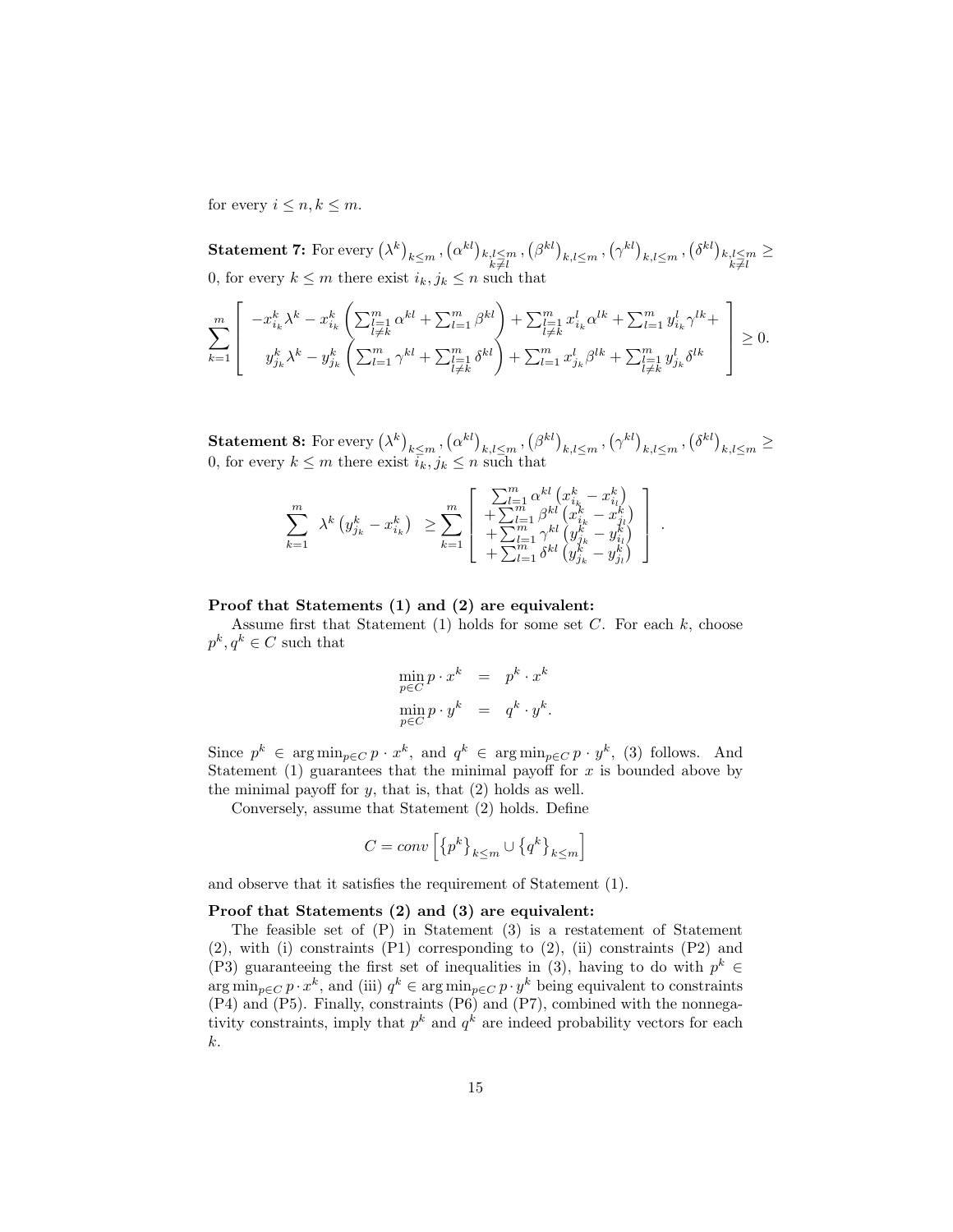### Proof that Statements (3) and (4) are equivalent:

(D) is the dual problem of (P), with  $(\lambda^k)_{k \leq m}$  corresponding to the inequalities (P1), and  $(\alpha^{kl})_{\substack{k,l\leq m\\k\neq l}}$ ,  $(\beta^{kl})_{\substack{k,l\leq m\\k\neq l}}$ ,  $(\gamma^{kl})_{\substack{k,l\leq m\\k\neq l}}$  corresponding to the sets of inequalities (P2),(P3),(P4), and (P5), respectively, and  $(\mu^k)_{k \le m}$ ,  $(\nu^k)_{k \le m}$  corresponding to the sets of equalities (P6) and (P7), respectively. (P) is a  $\overline{Max}$  problem, and so (D) is a Min problem. The sets of inequalities (P1)-(P5) have the  $\text{natural direction, and thus the corresponding variables } (\lambda^k)_{k \leq m}, (\alpha^{kl})_{k,l \leq m}, (\beta^{kl})_{k,l \leq m}, (\gamma^{kl})_{k,l \leq m}, (\delta^{kl})_{k,l \leq m}, (\delta^{kl})_{k,l \leq m}$ are constrained to be nonnegative, while the equalities (P6) and (P7) leave  $(\mu^k)_{k \leq m}, (\nu^k)_{k \leq m}$  unconstrained. The constraints of (D) denoted (D1) correspond to  $(p_i^k)$ , while those denoted (D2) correspond to  $(q_i^k)$ . As both  $(p_i^k)$  and  $(q_i^k)$  are sets of nonnegative variables in  $(P)$ , the direction of the inequalities in (D) is the natural one, namely  $\geq$ .

Note that the objective function in (P) was set of be identically zero, and thus all right sides in (D) are zero and the problem is homogenous. (Note that its feasible set includes the origin and it is a convex cone.) As the right side in (P1)- (P5) (in (P)) are zero, the variables  $(\lambda^k)_{k \leq m}$ ,  $(\alpha^{kl})_{k,l \leq m}$ ,  $(\beta^{kl})_{k,l \leq m}$ ,  $(\gamma^{kl})_{k,l \leq m}$ ,  $(\delta^{kl})_{k,l \leq m}$ 

have zero coefficients in the objective function of  $(D)$ , so that the latter is

$$
Min_{(\lambda^k)_{k \leq m}, (\alpha^{kl})_{k,l \leq m}, (\beta^{kl})_{k,l \leq m}, (\gamma^{kl})_{k,l \leq m}, (\delta^{kl})_{k,l \leq m}, (\mu^k)_{k \leq m}, (\nu^k)_{k \leq m} \sum_{k=1}^m \mu^k + \sum_{k=1}^m \nu^k.
$$

#### Proof that Statements (4) and (5) are equivalent:

As Problem (D) is homogeneous, it is bounded if and only if it is bounded below by 0. This means that for every set of variables in the feasible set (i.e., that satisfy the constraints  $(D1)$  and  $(D2)$  and the relevant nonnegativity constraints), the objective function is nonnegative.

### Proof that Statements (5) and (6) are equivalent:

For every  $k \leq m$ ,  $\mu^k$  is bounded below by *n* constraints in (D1), while  $\nu^k$  is bounded below by *n* constraints in (D2). Apart from these constraints,  $(\mu^k)_{k \leq m}, (\nu^k)_{k \leq m}$  are unconstrained, and therefore the inequality  $\sum_{k=1}^m \mu^k +$  $\sum_{k=1}^{m} \nu^k \geq 0$  would hold if and only if it holds for their minimal values. These minimal values are the maxima of the lower bounds, as given in (4).

#### Proof that Statements (6) and (7) are equivalent:

If Statement (6) holds, one can choose  $i_k$  and  $j_k$  to be in the argmax of the expressions defining  $\mu^k$  and  $\nu^k$ , respectively, to obtain the conclusion of Statement (7). Conversely, if Statement (7) holds and such  $i_k$  and  $j_k$  exist, the summation of the maxima is obviously nonnegative as well.

### Proof that Statements (7) and (8) are equivalent:

Statement (7) can also be written as: For every  $(\lambda^k)_{k \leq m}$ ,  $(\alpha^{kl})_{k,l \leq m}$ ,  $(\beta^{kl})_{k,l \leq m}$ ,  $(\gamma^{kl})_{k,l \leq m}$ ,  $(\delta^{kl})_{k,l \leq m}$ ≥

0, for every  $k \leq m$  there exist  $i_k, j_k \leq n$  such that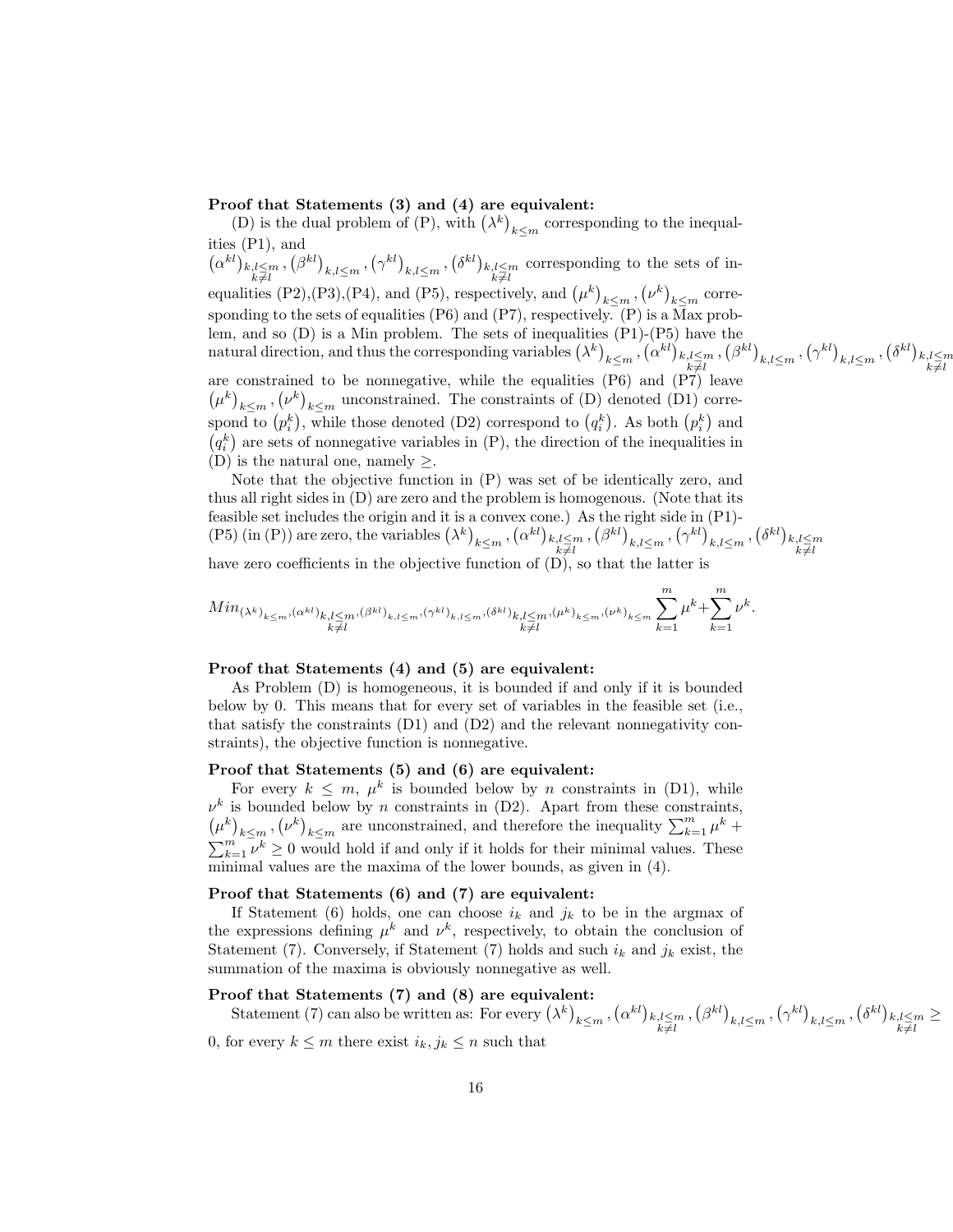$$
\sum_{k=1}^m \left[ \begin{array}{c} \lambda^k \left( y^k_{j_k} - x^k_{i_k} \right) \\ - \sum_{l=1}^m \alpha^{kl} x^k_{i_k} + \sum_{l=1}^m \alpha^{lk} x^l_{i_k} \\ - \sum_{l=1}^m \beta^{kl} x^k_{i_k} + \sum_{l=1}^m \beta^{lk} x^l_{j_k} \\ - \sum_{l=1}^m \gamma^{kl} y^k_{j_k} + \sum_{l=1}^m \gamma^{lk} y^l_{i_k} \\ - \sum_{\substack{l=1 \\ l \neq k}}^m \delta^{kl} y^k_{j_k} + \sum_{\substack{l=1 \\ l \neq k}}^m \delta^{lk} y^l_{j_k} \end{array} \right] \geq 0
$$

or – allowing for arbitrary  $(\alpha^{kk}, \delta^{kk})_k$  –

$$
\sum_{k=1}^m \lambda^k \left( y^k_{j_k} - x^k_{i_k} \right) \geq \sum_{k=1}^m \begin{bmatrix} \sum_{l=1}^m \alpha^{kl} x^k_{i_k} - \sum_{l=1}^m \alpha^{lk} x^l_{i_k} \\ + \sum_{l=1}^m \beta^{kl} x^k_{i_k} - \sum_{l=1}^m \beta^{lk} x^l_{j_k} \\ + \sum_{l=1}^m \gamma^{kl} y^k_{j_k} - \sum_{l=1}^m \gamma^{lk} y^l_{i_k} \\ + \sum_{l=1}^m \delta^{kl} y^k_{j_k} - \sum_{l=1}^m \delta^{lk} y^l_{j_k} \end{bmatrix}.
$$

.

.

By rearranging the terms (so that  $\alpha^{lk}$  appears in the *l*'th row), we obtain the equivalent inequality

$$
\sum_{k=1}^m \ \lambda^k \left( y^k_{j_k} - x^k_{i_k} \right) \ \geq \sum_{k=1}^m \left[ \begin{array}{c} \sum_{l=1}^m \alpha^{kl} x^k_{i_k} - \sum_{l=1}^m \alpha^{kl} x^k_{i_l} \\ + \sum_{l=1}^m \beta^{kl} x^k_{i_k} - \sum_{l=1}^m \beta^{kl} x^k_{j_l} \\ + \sum_{l=1}^m \gamma^{kl} y^k_{j_k} - \sum_{l=1}^m \gamma^{kl} y^k_{i_l} \\ + \sum_{l=1}^m \delta^{kl} y^k_{j_k} - \sum_{l=1}^m \delta^{kl} y^k_{j_l} \end{array} \right]
$$

or

$$
\sum_{k=1}^{m} \lambda^{k} \left( y_{j_{k}}^{k} - x_{i_{k}}^{k} \right) \geq \sum_{k=1}^{m} \left[ \begin{array}{c} \sum_{l=1}^{m} \alpha^{kl} \left( x_{i_{k}}^{k} - x_{i_{l}}^{k} \right) \\ + \sum_{l=1}^{m} \beta^{kl} \left( x_{i_{k}}^{k} - x_{j_{l}}^{k} \right) \\ + \sum_{l=1}^{m} \gamma^{kl} \left( y_{j_{k}}^{k} - y_{i_{l}}^{k} \right) \\ + \sum_{l=1}^{m} \delta^{kl} \left( y_{j_{k}}^{k} - y_{j_{l}}^{k} \right) \end{array} \right]
$$

### 6.2 Proof of Remark 1

Assume indeed that there is but a single agent,  $m = 1$ . We first observe that Condition (B) boils down to

• Condition B(1): For all  $\lambda, \beta, \gamma \geq 0$ , there exists states i and j with

$$
\lambda(y_j - x_i) \ge \beta(x_i - x_j) + \gamma(y_j - y_i).
$$

To see this, consider the right side of Condition (B). As there is only one individual,  $k = l = 1$  and it follows that  $i_k$  must equal  $i_l$  and, similarly,  $j_k = j_l$ . Hence the expressions involving  $\alpha$  and  $\delta$  vanish. Condition (B) then becomes Condition B(1).

We now wish to show that (when  $m = 1$ ), Condition B(1) holds iff there exists a state  $\ell$  with  $y_{\ell} \ge x_{\ell}$ . First assume that such an  $\ell$  exists. To see that Condition B(1) holds, let there be given  $\lambda, \beta, \gamma \geq 0$  and choose  $i = j = \ell$  so that the inequality above becomes  $\lambda(y_\ell - x_\ell) \geq 0$  which indeed holds.

Conversely, if Condition B(1) holds, apply it to  $\lambda = \gamma = 1$  and  $\beta = 0$  to obtain *i* and *j* such that  $y_j - x_i \ge y_j - y_i$  or  $y_i \ge x_i$  (so that the condition holds for  $\ell = i$ .